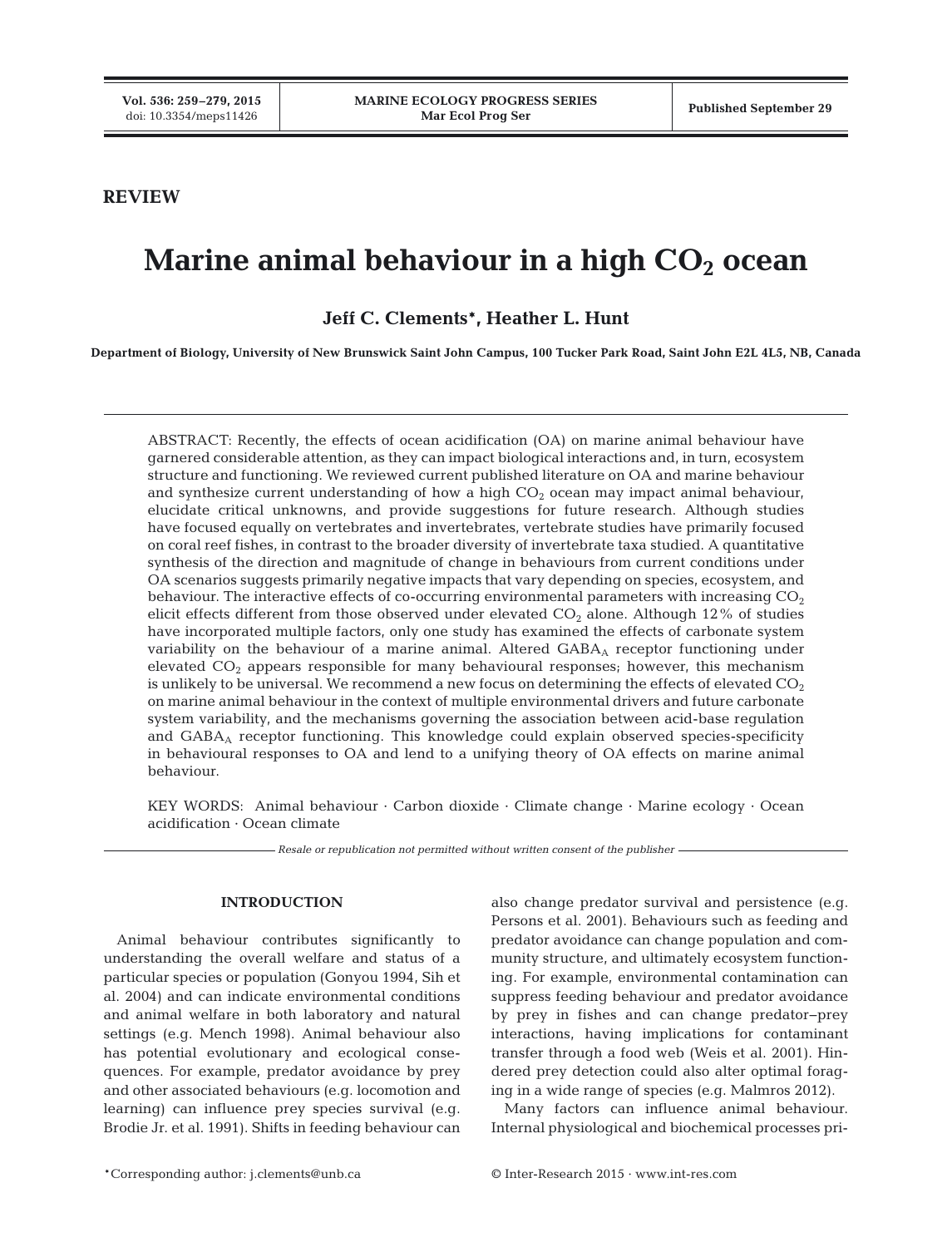marily drive some behaviours, while external environmental processes drive others (e.g. Hughes 1988), such as thermoregulation in birds (e.g. Luskick et al. 1978) and predator avoidance in fish (e.g. Gregory 1993). The interactive influence of both internal and external processes, however, influences most behaviours because external environmental conditions can trigger internal sensory processes and lead to a particular behaviour (Mench 1998, Breed & Sanchez 2010). These examples illustrate the importance of knowing the internal and external processes that drive animal behaviour and understanding how changes in such processes influence behaviour.

Climate change has attracted increasing attention as an external physiological and behavioural driver. In marine systems, climate change, predominantly driven by increased anthropogenic  $CO<sub>2</sub>$  in the atmosphere, can affect animal behaviour through 2 primary environmental changes: (1) ocean warming in conjunction with an increasingly warming planet, and (2) increasing oceanic  $CO<sub>2</sub>$  concentrations and the resultant shift in pH to more acidic conditions. Though scientists have long recognized global warming and its potential impact on animal behaviour (e.g. Walther et al. 2001, 2002, Doney et al. 2012), the latter process, known as ocean acidification (OA), has only recently been identified as a global concern. Since the Industrial Revolution, increasing atmospheric  $CO<sub>2</sub>$  concentrations have raised  $CO<sub>2</sub>$  concentrations in the surface of the open ocean and decreased seawater pH by approximately 0.1 units, with an expected further drop of  $0.2$  to  $0.3$  units by 2100 (RCP8.5; Hoegh-Guldberg et al. 2014). Furthermore, coastal systems experience an array of acidic sources that the open ocean does not, such as terrestrial and freshwater runoff, coastal upwelling, and changes to watershed dynamics (Duarte et al. 2013), which can increase carbonate system variability and create conditions more acidic than future open ocean projections (e.g. Reum et al. 2014, Wallace et al. 2014). Studies in both open ocean and coastal ecosystems link behavioural impacts in various marine taxa to OA (Munday et al. 2009, Briffa et al. 2012).

Until recently, few studies have addressed potential impacts of OA on marine animal behaviour. Most OA studies have focused primarily on physiology (e.g. Pörtner et al. 2004, Pörtner 2008), calcification (e.g. Ries et al. 2009), and fitness and survivorship (e.g. Kurihara 2008) of larval and juvenile animals. However, increasing evidence shows that OA can influence the behaviour of many marine organisms (Briffa et al. 2012). The recent increase in studies on OA and marine animal behaviour (see Fig. 1) warrants a new review to synthesize current knowledge, highlight knowledge gaps, and elucidate areas of research that deserve particular focus. Here we provide a comprehensive overview of the current scientific literature surrounding the impact of OA on marine animal behaviour. We also present a quantitative synthesis, calculating the direction and magnitude of behavioural changes from current conditions under various OA scenarios. Finally, we provide suggestions for future research and highlight key questions requiring attention.

## **LITERATURE SEARCH AND QUANTITATIVE SYNTHESIS: METHODOLOGY**

#### **Literature search and data collection**

We conducted an online search for papers through ISI Web of Science and Google Scholar using the keywords 'ocean acidification' or 'acidification' or 'carbon dioxide' or  $'CO_2'$ , combined with 'behaviour/ behavior' or 'animal behaviour/behavior' within the text of the article. We then limited the search to original research articles that included some measure of behaviour in their analyses. We then carefully checked the reference list of each paper obtained in the online search to find any papers the online literature search may have missed. Both search methods were conducted bi-weekly from September 2014 to June 2015 to ensure that new publications were not missed. The combination of these methods provided extensive coverage of the published literature assessing the effects of OA on marine animal behaviour, yielding a total of 69 papers (Fig. 1).

Data extracted from each paper included general bibliographical information, species studied, lifestage tested,  $pCO<sub>2</sub>$  levels employed (pH or saturation state ( $\Omega$ ) for studies not reporting  $pCO_2$ ), behaviour(s) or proxy of behaviour(s) measured (i.e. behavioural endpoint(s)), and the absolute  $%$  change in a behavioural endpoint from control (see 'Quantitative synthesis' below). In comparison to ambient conditions, we also determined the overall behavioural effect of each OA level, as either positive (a statistically significant increase in a measured behaviour under elevated  $CO<sub>2</sub>$ ) negative (a statistically significant decrease in a measured behaviour under elevated  $CO<sub>2</sub>$ ), no effect (no statistically discernable change in a measured behaviour under elevated  $CO<sub>2</sub>$ ) or a mixed effect (effects in a measured behaviour under elevated  $CO<sub>2</sub>$  differing between elevated  $CO<sub>2</sub>$  levels). Importantly, we applied these definitions to the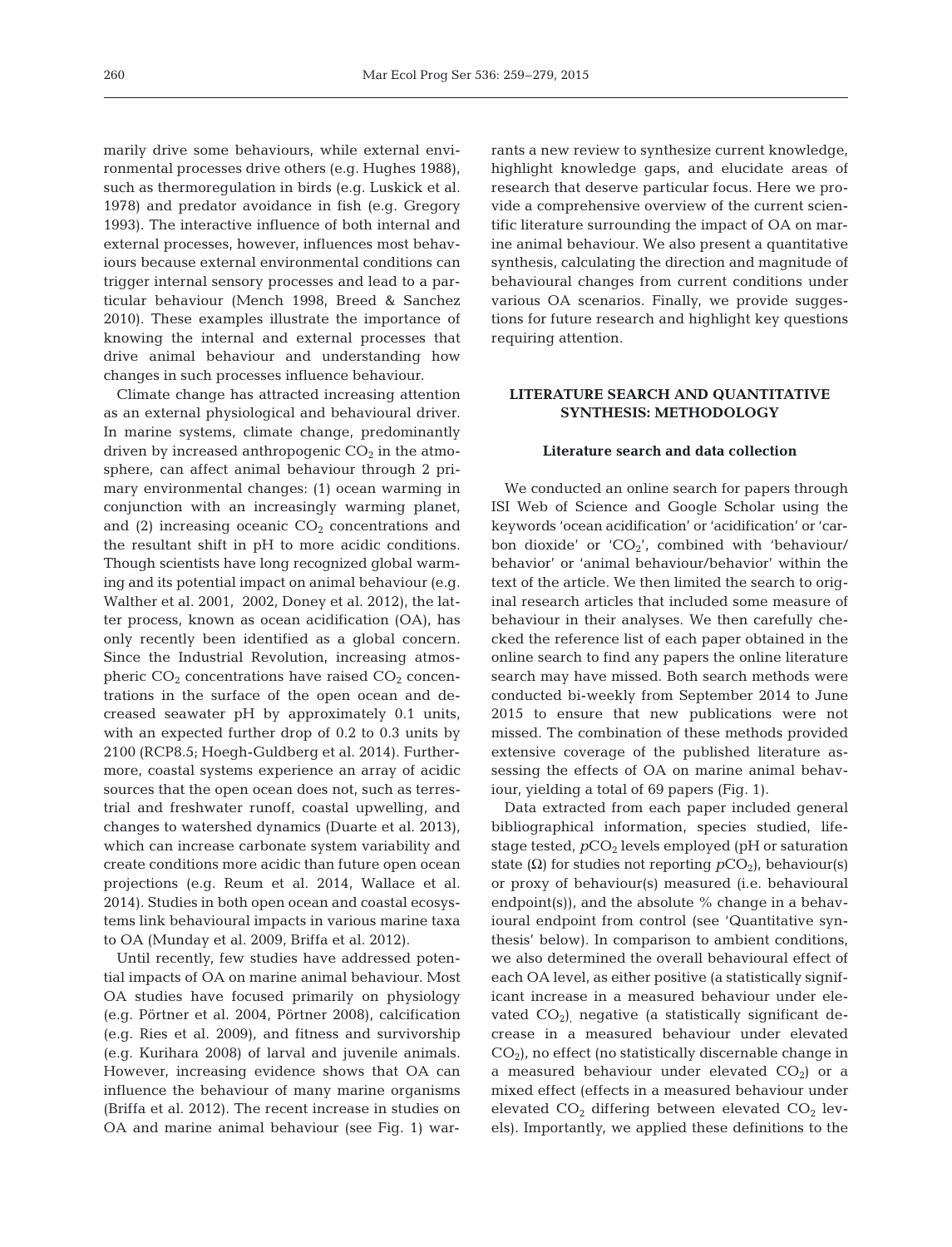

Fig. 1. Total number of studies assessing the impacts of ocean acidification on marine animal behaviour reported in Briffa et al.  $(2012)$   $(n = 19;$  only included fishes, molluscs, and arthropods) and in this review  $(2015)$   $(n = 69)$ 

overall directionality of the effect and they do not reflect the functional outcome of the behavioural change. For example, we considered increased clownfish activity under elevated  $CO<sub>2</sub>$  to be a positive effect, although increased activity could theoretically decrease survival (a negative functional effect).

#### **Quantitative synthesis**

We manually extracted raw data from a subset of applicable publications (defined as peer-reviewed publications comparing a directly-measured behavioural endpoint under elevated  $CO<sub>2</sub>$  conditions to ambient conditions) obtained from our literature search and calculated the absolute % change in be haviour (defined as the overall % change in behaviour without incorporating directionality of change) from ambient conditions for each OA scenario tested in each publication. Absolute % change was calculated as:

$$
\frac{Electated\ endpoint - ambient\ endpoint}{\rm Ambient\ endpoint} \times 100\%
$$

where 'elevated endpoint' is the average measured behaviour under a given OA scenario and 'ambient endpoint' is the average measured behaviour under present-day (i.e. experimental control; 2009–2015) conditions.

To encompass all potential OA scenarios, data in clude magnitudes for behaviour measured under OA conditions in isolation, in the context of other environmental parameters, in the context of pH variability, and under a variety of experimental time frames (e.g. some studies examined behaviour in the same  $CO<sub>2</sub>$  treatments at different time periods; our analysis included all time periods). However, for the purposes of the quantitative synthesis, we excluded experimental treatments that used a neurotransmitter agonist or antagonist in order to explore GABAA receptor functioning (see 'The role of GABA') as a mechanism for a particular behavioural change under OA conditions. Furthermore, for assessing the impacts of transgenerational acclimation and adaptation, we only compared treatments that reared parents and offspring under the same  $CO<sub>2</sub>$  conditions. That is, only OA parent-OA offspring treatments were compared to ambient parent-ambient offspring treatments, given that parents and offspring most likely experience similar  $CO<sub>2</sub>$  levels at a given time. Finally, the quantitative synthesis included only studies that compared a behavioural endpoint across various acidification groups (e.g. ANOVA-type designs; regressions were excluded) and, as such, does not incorporate every study from our literature review.

Our approach has limitations. For example, values visually estimated from published figures may include some error. Additionally, positive changes can mathematically exceed 100% while negative changes cannot, adding further complication. Despite these limitations, however, the data provide valuable information on the overall magnitude of change, which is important in determining the degree to which future oceanic  $CO<sub>2</sub>$  conditions will impact particular organisms.

## **IMPACTS OF OCEAN ACIDIFICATION ON MARINE ANIMAL BEHAVIOUR**

Our literature review indicated that OA influences the behaviour of both vertebrates and invertebrates in multiple ways (Tables  $1 \& 2$ ). Experimental conditions in the vast majority of published studies employed ambient (control) and  $CO<sub>2</sub>$ -enriched (experimental) seawater treatments based on mid- (2050) and end-of-century (2100) OA projections, with the exception of a few studies employing conditions well beyond near-future (i.e. beyond 2100) projections (Tables 1 & 2). Studies typically rear animals in such conditions for a given period of time and then expose them to applicable experiments to measure differences in behaviour between animals from the different rearing conditions. Other studies reared animals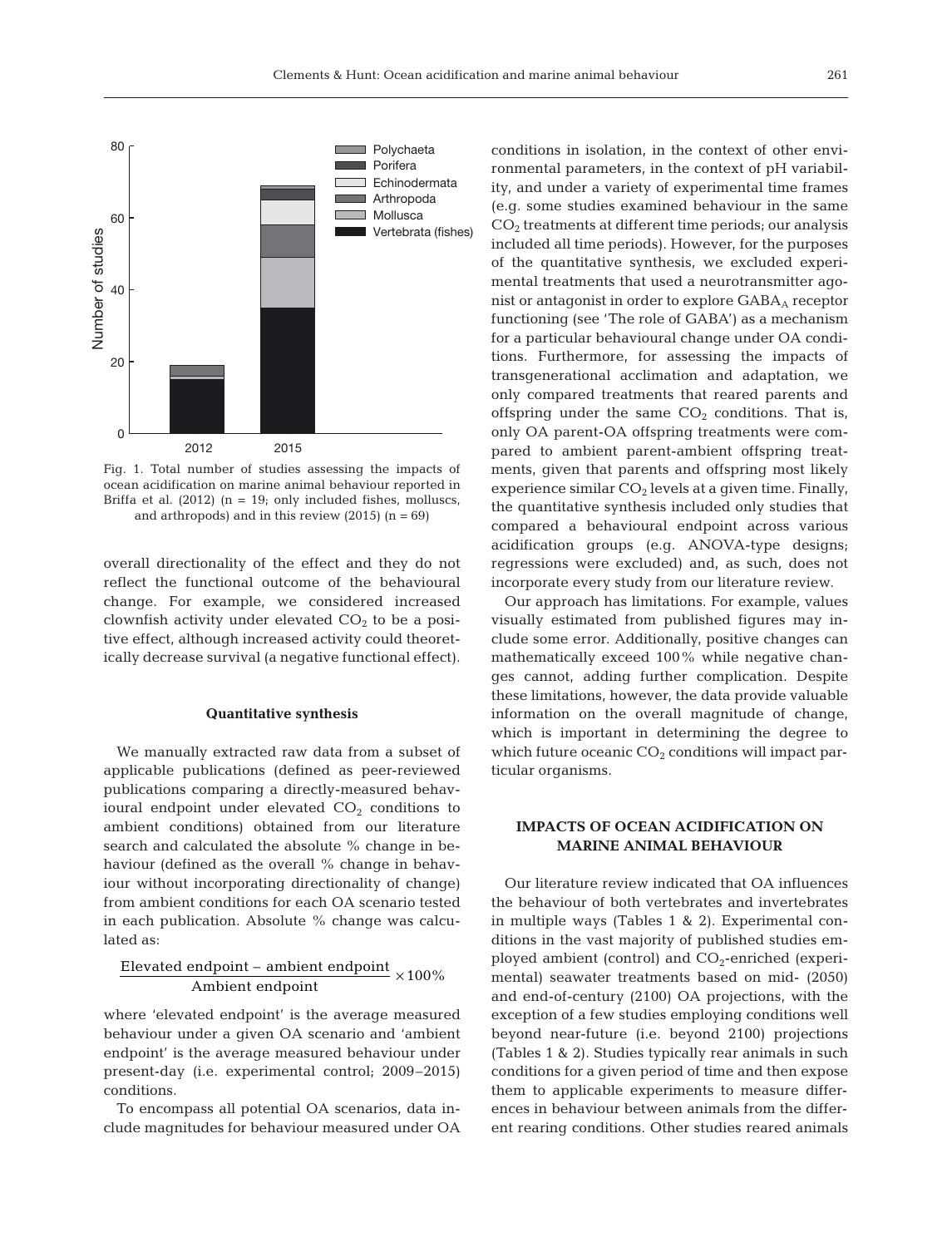| Table 1. Summary of the impacts of elevated $CO2$ on marine fish behaviour. Studies are organized chronologically within Teleostei and Elas-                |
|-------------------------------------------------------------------------------------------------------------------------------------------------------------|
| mobranchii. Effects are reported for experimental treatments looking at the impacts of $CO2$ in isolation. <sup>F</sup> Studies that employed field experi- |
| ments and <sup>M</sup> studies that incorporated multiple environmental factors (see Table 4 for alternative effects of multiple factors). L/D: light/dark  |

| Reference                                      | Species                                      | Life stage         | Behaviour                               | pCO <sub>2</sub>                   | Effect               |
|------------------------------------------------|----------------------------------------------|--------------------|-----------------------------------------|------------------------------------|----------------------|
| <b>Teleostei</b>                               |                                              |                    |                                         |                                    |                      |
| Melzner et al. (2009)                          | Gadus morhua                                 | Juvenile           | Swimming                                | 5792 ppm                           | None                 |
| Munday et al. (2009)                           | Amphiprion percula                           | Larvae             | Olfactory discrimination                | 3080 ppm<br>1050 ppm               | None<br>Negative     |
|                                                |                                              |                    |                                         | 1710 ppm                           | Negative             |
|                                                |                                              |                    | Homing                                  | 1050 ppm                           | Negative             |
|                                                |                                              |                    |                                         | 1710 ppm                           | Negative             |
| Dixson et al. (2010)                           | Amphiprion percula                           | Hatched            | Predator detection                      | $1000$ ppm                         | None                 |
| Munday et al. $(2010)^F$                       |                                              | Settling           | Predator detection<br>Predator response | $1000$ ppm                         | Negative<br>None     |
|                                                | Amphiprion percula                           | Settling           |                                         | 550 ppm<br>700 ppm                 | Negative             |
|                                                |                                              |                    |                                         | 850 ppm                            | Negative             |
|                                                | Pomacentrus wardi                            | Settling           | Predator response                       | 550 ppm                            | None                 |
|                                                |                                              |                    |                                         | 700 ppm                            | Negative             |
|                                                |                                              |                    |                                         | 850 ppm                            | Negative             |
| Cripps et al. (2011)                           | Pseudochromis fuscus                         | Adult              | Olfactory preference                    | $600$ $\mu$ atm                    | Negative             |
|                                                |                                              |                    |                                         | $950$ $\mu$ atm                    | Negative             |
|                                                |                                              |                    | Activity                                | $600$ $\mu$ atm<br>$950$ $\mu$ atm | None<br>Positive     |
|                                                |                                              |                    | Feeding                                 | $600$ $\mu$ atm                    | Negative             |
|                                                |                                              |                    |                                         | $950$ $\mu$ atm                    | None                 |
| Ferrari et al. (2011a) <sup>F</sup>            | Pomacentrus chrysurus                        | Juvenile           | Predator response                       | $700$ ppm                          | Negative             |
|                                                |                                              |                    |                                         | 850 ppm                            | Negative             |
|                                                | P. moluccensis                               | Juvenile           | Predator response                       | 700 ppm                            | Negative             |
|                                                |                                              |                    |                                         | 850 ppm                            | Negative             |
|                                                | P. amboiensis                                | Juvenile           | Predator response                       | 700 ppm                            | Negative             |
|                                                | P. nagasakiensis                             | Juvenile           | Predator response                       | $850$ ppm<br>700 ppm               | Negative<br>Negative |
|                                                |                                              |                    |                                         | 850 ppm                            | Negative             |
| Ferrari et al. (2011b)                         | Pseudochromis fuscus                         | Adult              | Predation rate (small prey)             | $700$ $\mu$ atm                    | None                 |
|                                                |                                              |                    | Predation rate (large prey)             | $700 \mu atm$                      | None                 |
|                                                |                                              |                    | Prey selectivity (small prey)           | $700 \mu atm$                      | None                 |
|                                                |                                              |                    | Prey selectivity (large prey)           | $700$ $\mu$ atm                    | Negative             |
| Simpson et al. (2011)                          | Amphiprion percula                           | Juvenile           | Auditory predator avoidance             | $600$ $\mu$ atm                    | Negative             |
|                                                |                                              |                    |                                         | $700 \mu atm$<br>$900$ $\mu$ atm   | Negative<br>Negative |
| Devine et al. $(2012a)^F$                      | Cheliodipterus                               | Adult              | Homing ability                          | $550$ ppm                          | Negative             |
|                                                | quinquelineatus                              |                    |                                         | 700 ppm                            | Negative             |
|                                                |                                              |                    |                                         | 950 ppm                            | Negative             |
| Devine et al. (2012b)                          | Pomacentrus chrysurus                        | Settling           | Habitat preference                      | 700 ppm                            | None                 |
|                                                |                                              |                    |                                         | 850 ppm                            | Negative             |
|                                                |                                              |                    | Settlement rate                         | 700 ppm<br>850 ppm                 | None<br>None         |
|                                                | P. moluccensis                               | Settling           | Habitat preference                      | 700 ppm                            | Negative             |
|                                                |                                              |                    |                                         | 850 ppm                            | Negative             |
|                                                |                                              |                    | Settlement rate                         | 700 ppm                            | None                 |
|                                                |                                              |                    |                                         | 850 ppm                            | Negative             |
|                                                | P. amboiensis                                | Settling           | Habitat preference                      | 700 ppm                            | None                 |
|                                                |                                              |                    | Settlement rate                         | 850 ppm                            | None                 |
|                                                |                                              |                    |                                         | 700 ppm<br>850 ppm                 | Negative<br>None     |
| Ferrari et al. (2012a)                         | Pomacentrus amboiensis                       | Juvenile           | Visual risk assessment                  | $550$ $\mu$ atm                    | None                 |
|                                                |                                              |                    |                                         | $700$ $\mu$ atm                    | None                 |
|                                                |                                              |                    |                                         | $850 \mu atm$                      | Negative             |
| Ferrari et al. (2012b)                         | Pomacentrus amboiensis                       | Pre-settling       | Predator response                       | $850 \mu atm$                      | Negative             |
|                                                |                                              |                    | Learning                                | $700 \mu atm$                      | Negative             |
| Domenici et al. (2012)<br>Nilsson et al.(2012) | Neopomacentrus azysron<br>Amphiprion percula | Settling<br>Larvae | Lateralization<br>Olfactory presence    | 880 µatm<br>$900$ $\mu$ atm        | Negative<br>Negative |
|                                                | Neopomacentrus azysron                       | Settling           | Lateralization                          | $900$ $\mu$ atm                    | Negative             |
|                                                |                                              |                    |                                         |                                    |                      |

(Continued on next page)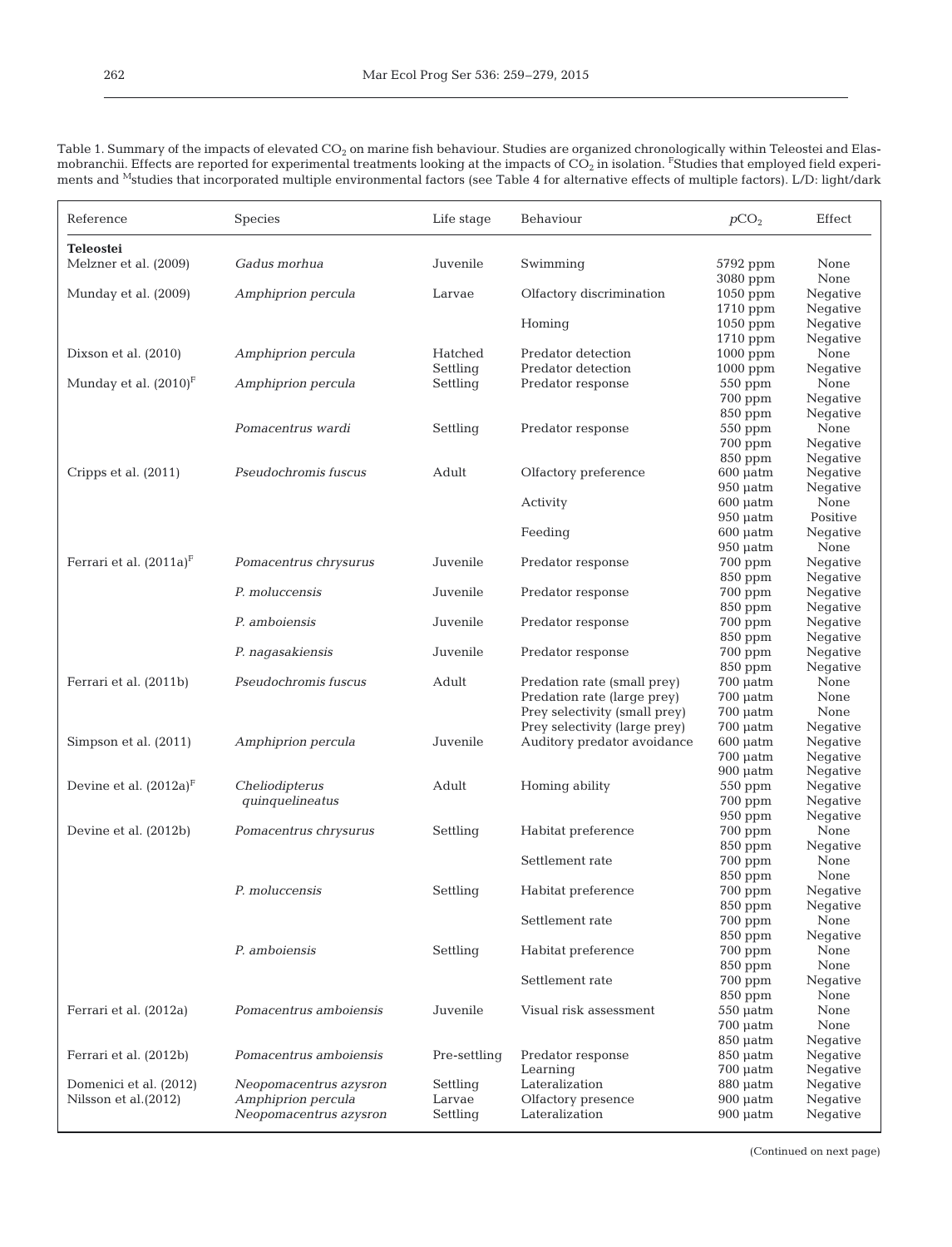| I<br>$\sim$ | I<br>$\sim$ |  |
|-------------|-------------|--|
|             |             |  |

| Reference                  | Species                                 | Life stage | Behaviour                   | pCO <sub>2</sub>                   | Effect               |
|----------------------------|-----------------------------------------|------------|-----------------------------|------------------------------------|----------------------|
| Nowicki et al. $(2012)^M$  | Amphiprion melanopus                    | Juvenile   | Food consumption            | $530 \mu atm$<br>$960$ $\mu$ atm   | None<br>None         |
|                            |                                         |            | Activity                    | $530 \mu atm$                      | None                 |
|                            |                                         |            |                             | $960$ $\mu$ atm                    | None                 |
| Allan et al. (2013)        | Pseudochromis fuscus                    | Adult      | Predation success           | 880 µatm                           | None                 |
|                            |                                         |            | Predation rate              | $880 \mu atm$                      | None                 |
|                            |                                         |            | Attack distance             | $880 \mu atm$                      | None                 |
|                            | Pomacentrus amboiensis                  | Juvenile   | Reaction distance           | 880 µatm                           | None                 |
|                            |                                         |            | Looming threshold           | 880 µatm                           | None                 |
|                            |                                         |            | Escape distance             | 880 µatm                           | Negative             |
| Devine & Munday $(2013)^F$ | Paragobiodon xanthosomus                | Adult      | Habitat preference          | $880 \mu atm$                      | Negative             |
|                            | Gobiodon histrio                        | Adult      | Habitat preference          | 880 µatm                           | Negative             |
| Jutfelt et al. (2013)      | Gasterosteus aculeatus                  | Adult      | <b>Boldness</b>             | $990$ $\mu$ atm                    | Negative             |
|                            |                                         |            | Exploration                 | $990$ $\mu$ atm                    | Negative             |
|                            |                                         |            | Lateralization              | $990$ $\mu$ atm                    | Negative             |
|                            |                                         |            | Learning                    | $990$ $\mu$ atm                    | Negative             |
| Hamilton et al. (2014)     | Sebastes diplora                        | Juvenile   | L/D preference (anxiety)    | $1125$ $\mu$ atm                   | Negative             |
| Maneja et al. (2013)       | Gadus morhua                            | Larvae     | Swimming                    | $1400 \mu atm$                     | None                 |
|                            |                                         |            |                             | $4200 \mu atm$                     | None                 |
| McCormick et al. (2013)    | Pomacentrus moluccensis                 | Settling   | Activity                    | $945$ $\mu$ atm                    | None                 |
|                            |                                         |            | Aggressiveness              | $945 \mu atm$                      | Positive             |
|                            | P. amboiensis                           | Settling   | Activity                    | $945$ $\mu$ atm                    | Positive             |
|                            |                                         | Juvenile   | Aggressiveness              | $945$ $\mu$ atm                    | Negative<br>None     |
| Munday et al. (2013)       | Plectopomus leopardus                   |            | Activity                    | $570$ $\mu$ atm<br>$700$ $\mu$ atm | Negative             |
|                            |                                         |            |                             | $960$ $\mu$ atm                    | Negative             |
| Allan et al. (2014)        | Amphiprion melanopus                    | Juvenile   | Predator avoidance (hiding) | $570$ $\mu$ atm                    | None                 |
|                            |                                         |            |                             | $700$ $\mu$ atm                    | Negative             |
| Chivers et al. (2014)      | Pomacentrus amboiensis                  | Juvenile   | Activity                    | 987 µatm                           | Negative             |
|                            |                                         |            | Feeding                     | 987 µatm                           | Negative             |
|                            |                                         |            | Learning                    | 987 µatm                           | Negative             |
| Domenici et al. $(2014)^M$ | Pomacentrus wardi                       | Juvenile   | Lateralization              | $921$ $\mu$ atm                    | Negative             |
| Ferrari et al. $(2015)^M$  | Pseudochromis fuscus                    | Adult      | Predation rate              | $995$ $\mu$ atm                    | None                 |
|                            |                                         |            | Prey selectivity            | $995$ $\mu$ atm                    | Negative             |
| Munday et al. (2014)       | Dascyllus aruanus                       | Juvenile   | Olfactory discrimination    | 441-998 µatm                       | Negative             |
|                            |                                         |            | Predator avoidance          | 441-998 µatm                       | Negative             |
|                            |                                         |            | Activity                    | 441-998 µatm                       | Negative             |
|                            |                                         |            | <b>Boldness</b>             | 441-998 µatm                       | Positive             |
|                            | Pomacentrus moluccensis                 | Juvenile   | Olfactory discrimination    | 441-998 µatm                       | Negative             |
|                            |                                         |            | Predator avoidance          | 441-998 µatm                       | Negative             |
|                            |                                         |            | Activity                    | 441-998 µatm                       | Negative             |
|                            |                                         |            | <b>Boldness</b>             | 441-998 µatm                       | Positive             |
|                            | Apogon cyanosoma                        | Juvenile   | Olfactory discrimination    | 441-998 µatm                       | Negative             |
|                            |                                         |            | Predator avoidance          | 441-998 µatm                       | Negative             |
|                            |                                         |            | Activity                    | 441-998 µatm                       | Positive             |
|                            |                                         |            | <b>Boldness</b>             | 441-998 µatm                       | Positive             |
|                            | Cheliodipterus quinquelineatus Juvenile |            | Olfactory discrimination    | 441-998 µatm                       | Negative             |
|                            |                                         |            | Predator avoidance          | 441-998 µatm                       | Negative             |
|                            |                                         |            | Activity<br><b>Boldness</b> | $441 - 998$ uatm<br>441-998 µatm   | Positive<br>Positive |
|                            |                                         | Juvenile   | Predator avoidance          |                                    |                      |
| Welch et al. (2014)        | Acanthochromis polyacanthus             |            |                             | $656$ $\mu$ atm<br>$912$ $\mu$ atm | Negative<br>Negative |
|                            |                                         |            | Lateralization              | $656$ $\mu$ atm                    | None                 |
|                            |                                         |            |                             | $912$ $\mu$ atm                    | Negative             |
|                            |                                         |            | Olfactory prey tracking     | $741$ µatm                         | None                 |
|                            |                                         |            |                             | $1064 \mu atm$                     | Negative             |
| Jutfelt & Hedgärde (2015)  | Gadus morhua                            | Juvenile   | <b>Boldness</b>             | $1000$ $\mu$ atm                   | None                 |
|                            |                                         |            | Lateralization              | $1000$ $\mu$ atm                   | None                 |
| Lai et al. (2015)          | Gasterosteus aculeatus                  | Adult      | Lateralization              | $992$ $\mu$ atm                    | Negative             |
| Näslund et al. (2015)      | Gasterosteus aculeatus                  | Adult      | Predator avoidance          | $1000$ $\mu$ atm                   | None                 |
|                            |                                         |            | Lateralization              | $1000$ $\mu$ atm                   | Negative             |

# Table 1 (continued)

(Continued on next page)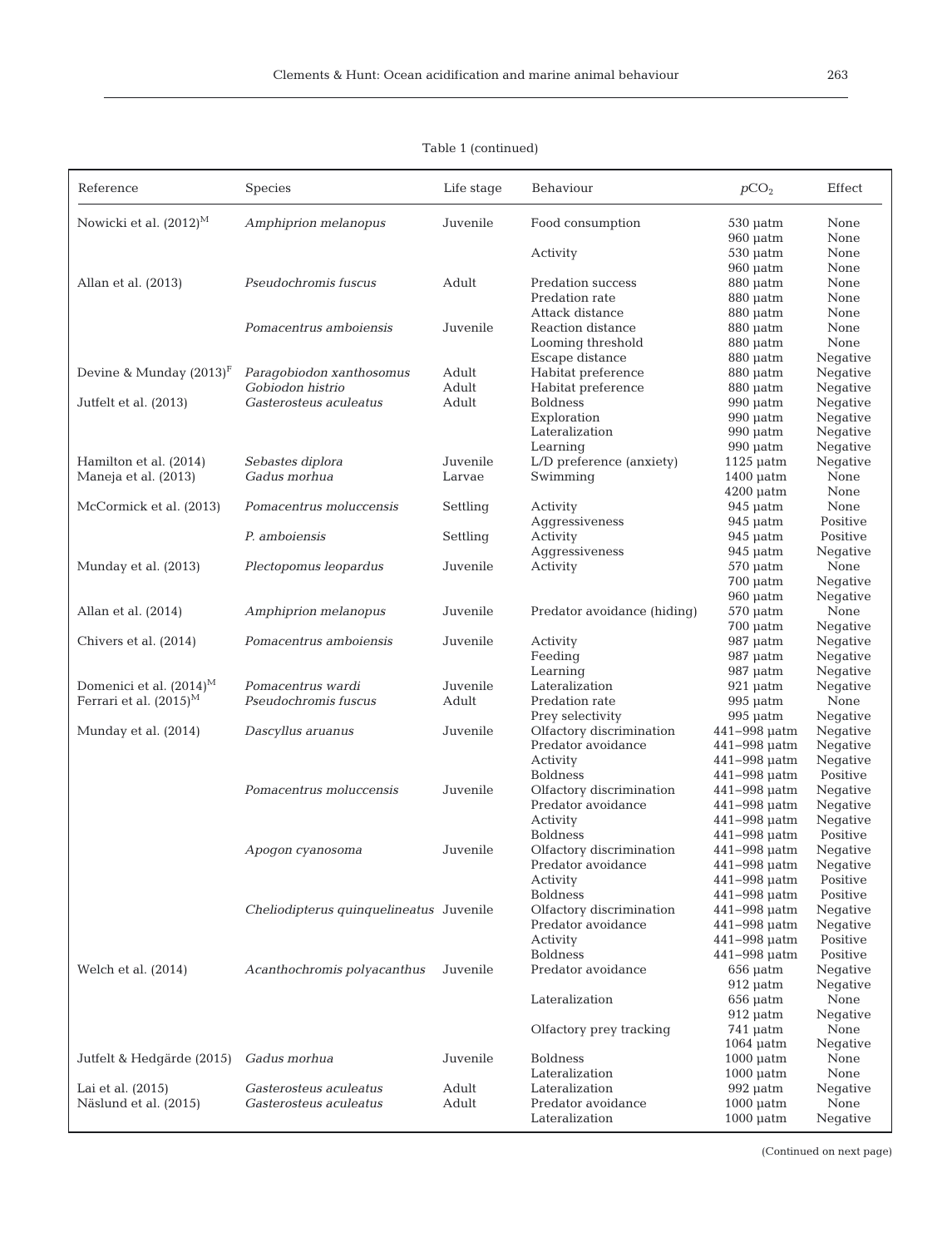| Reference               | <b>Species</b>         | Life stage | Behaviour                                        | pCO <sub>2</sub>                       | Effect                   |
|-------------------------|------------------------|------------|--------------------------------------------------|----------------------------------------|--------------------------|
| Sundin & Jutfelt (2015) | Ctenolabrus rupestris  | Juvenile   | Predator avoidance<br>Lateralization<br>Activity | $995$ uatm<br>$995$ uatm<br>$995$ uatm | Negative<br>None<br>None |
| Elasmobranchii          |                        |            |                                                  |                                        |                          |
| Dixson et al. (2014)    | Mustelis canis         | Adult      | Activity                                         | 741 uatm                               | None                     |
|                         |                        |            |                                                  | $1064$ uatm                            | None                     |
|                         |                        |            | Attacking prey                                   | 741 µatm                               | Negative                 |
|                         |                        |            |                                                  | $1064 \mu atm$                         | Negative                 |
| Green & Jutfelt (2014)  | Scyliorhinus canicula  | Adult      | Swimming                                         | $900$ uatm                             | Negative                 |
|                         |                        |            | Lateralization                                   | $900$ uatm                             | Negative                 |
| Heinrich et al. (2015)  | Hemiscyllium ocellatum | Adult      | Foraging behaviour                               | $615$ µatm                             | None                     |
|                         |                        |            |                                                  | $910$ uatm                             | None                     |

Table 1 (continued)

in ambient  $CO<sub>2</sub>$  water and simply introduced them to experimentally acidified environments. As such, all of the studies assessing the impacts of OA on marine animal behaviour were experimental in nature. Although most employed laboratory experiments, some studies (7 out of 69) employed field experiments by rearing animals in the laboratory under elevated  $CO<sub>2</sub>$ conditions and then introducing them to a natural environment (i.e. current, ambient conditions); with the exception of Green et al. (2009, 2013), who manipulated sediment pH and aragonite saturation with crushed shell hash in the field and quantified natural clam settlement, and Munday et al. (2014), who collected fishes from sites naturally mimicking present-day and near-future  $(2100)$   $CO<sub>2</sub>$  conditions and used them in laboratory-based behavioural experiments (Tables 1 & 2).

Our quantitative analysis found an average change of 233 and 41% in behavioural endpoints (i.e. the measured behaviour in a given experiment) for vertebrates and invertebrates, respectively, between present-day conditions and end-of-century projections. The smaller set of studies that tested  $CO<sub>2</sub>$  conditions projected for 2050 and 2300 found a mean change in vertebrate behaviour between present day and 2050 and present day and 2300 of 21 and 4% (likely reflective of low sample size), respectively, in contrast to a mean 84% change in invertebrate behaviour between present day and 2300. However, the direction (positive, negative, no effect) and magnitude (% change in behaviour from ambient conditions) of these impacts varied considerably (Table 3, Fig. 2), with apparently greater impact on vertebrates (Fig. 2). The following sections synthesize the current literature outlining the influence of OA on the behaviour of vertebrate and invertebrate marine taxa in detail.



Fig. 2. Scatterplot depicting reported impact magnitudes (absolute % change in all endpoints from ambient conditions) of ocean acidification (OA) on (A) marine invertebrate and (B) vertebrate behaviour for mid-century (2050), end-ofcentury (2100), and beyond end-of-century OA scenarios. Absolute % change is the overall % change in behaviour without incorporating directionality of change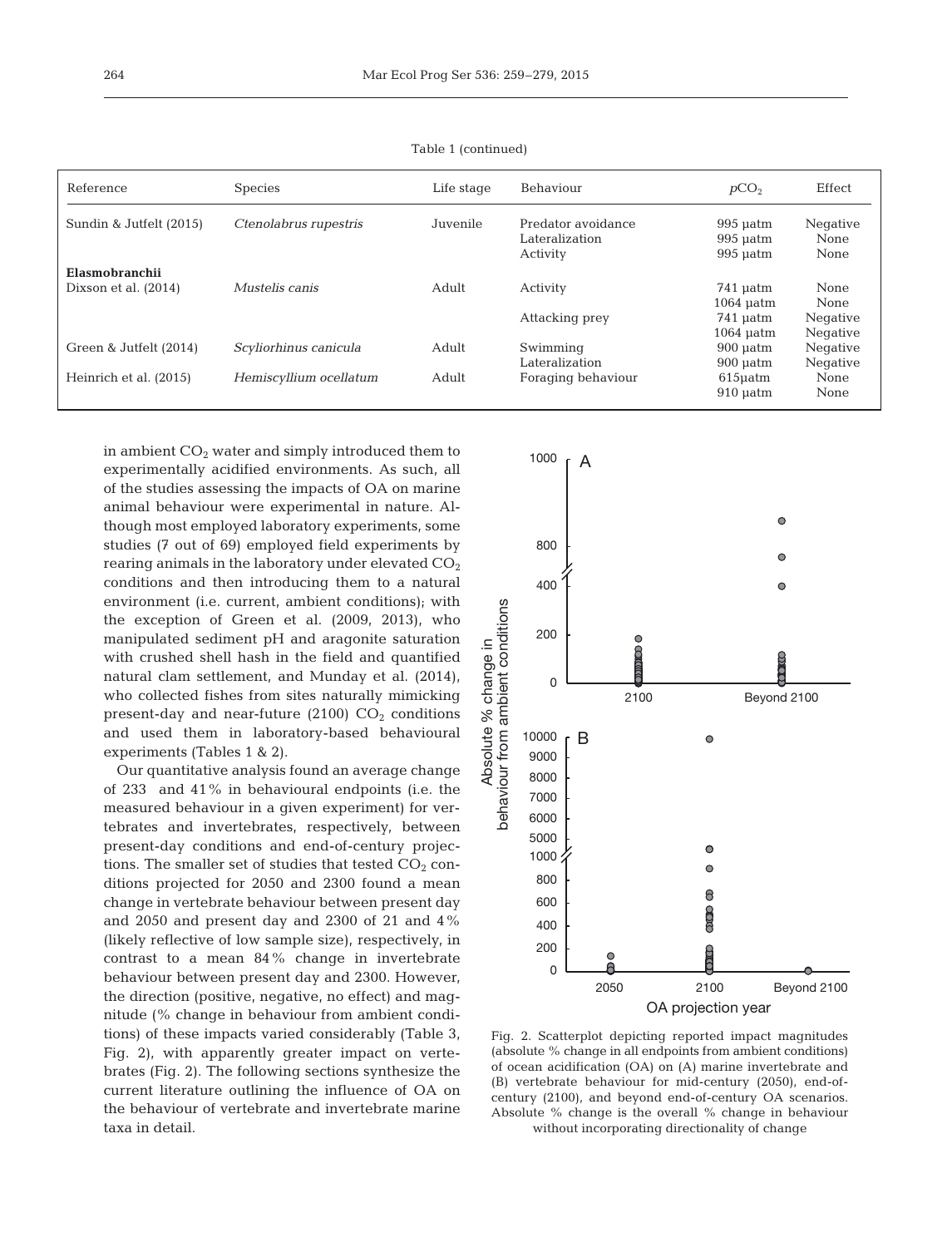Table 2. Summary of the impacts of elevated  $CO_2$  on marine invertebrate behaviour. Taxonomic groups are ordered according to phylogenetic chronology and studies are organized chronologically within their respective phylum. Effects are reported for treatments assessing  $CO<sub>2</sub>$  in isolation.  $\vec{F}$ Studies that employed field experiments and <sup>M</sup>studies incorporating multiple environmental factors (see Table 4 for alternative effects of multiple factors). Ω: carbonate (aragonite) saturation state

| Reference                                    | Species                                   | Life stage              | Behaviour                      | pCO <sub>2</sub>                                        | Effect                           |
|----------------------------------------------|-------------------------------------------|-------------------------|--------------------------------|---------------------------------------------------------|----------------------------------|
| Porifera<br>Albright et al. (2010)           | Acropora palmata                          | Larvae                  | Settlement                     | $\sim$ 650 µatm                                         | Negative                         |
| Doropoulos et al. (2012)                     | Acropora millepora                        | Larvae                  | Settlement                     | $\sim$ 880 µatm<br>$807$ $\mu$ atm                      | Negative<br>Negative             |
|                                              |                                           |                         |                                | $1299$ uatm                                             | Negative                         |
| Webster et al. (2013)                        | Hydrolithon onkodes                       | Larvae                  | Settlement                     | $822$ $\mu$ atm<br>$1187$ $\mu$ atm<br>$1638$ $\mu$ atm | Negative<br>Negative<br>Negative |
| Annelida<br>Widdicombe & Needham<br>(2007)   | Nereis virens                             | Adult                   | Burrowing                      | Not reported<br>pH: 7.3<br>pH: 6.5<br>pH: 5.6           | None<br>None<br>None             |
| Mollusca<br>Bibby et al. (2007)              | Littorina littorea                        | Adult                   | Predator avoidance             | Not reported<br>pH: 6.63                                | Positive                         |
| Ellis et al. $(2009)$                        | Littorina obtusata                        | Embryonic               | Spinning time                  | 1093 ppm                                                | None                             |
|                                              |                                           |                         | Spinning rate                  | 1093 ppm                                                | Negative                         |
|                                              |                                           |                         | Crawling                       | 1093 ppm                                                | Negative                         |
| Green et al. $(2009)^F$                      | Mya arenaria                              | Settling                | Periodization<br>Settlement    | 1093 ppm<br>Not reported                                | Negative                         |
|                                              |                                           |                         |                                | pH: 7.32                                                | Negative                         |
| Schalkhausser et al. (2013) Pecten maximus   |                                           | Adult                   | Clapping amount                | $1135$ $\mu$ atm                                        | None                             |
|                                              |                                           |                         | Clapping force                 | $1135$ $\mu$ atm                                        | Negative                         |
| Green et al. $(2013)^F$                      | Mercenaria mercenaria                     | Plantigrade             | Burrowing                      | Not reported                                            |                                  |
|                                              |                                           |                         |                                | $\Omega$ : 0.68                                         | Negative                         |
|                                              |                                           |                         |                                | $\Omega$ : 0.05-1.05                                    | Negative                         |
| Manríquez et al. (2013)                      | Concholepas concholepas                   | Juvenile                | Self-righting                  | $716 \mu atm$                                           | Positive<br>Positive             |
| Vargas et al. (2013)                         | Concholepas concholepas                   | Larvae                  | Feeding                        | $1036 \mu atm$<br>$700$ ppm                             | Negative                         |
|                                              |                                           |                         |                                | $1000$ ppm                                              | Negative                         |
|                                              |                                           |                         | Food selectivity               | 700 ppm                                                 | Negative                         |
|                                              |                                           |                         |                                | $1000$ ppm                                              | Negative                         |
| Watson et al. (2014)                         | Gibberulus gibberulus<br>gibbosus         | Adult<br>(jumping)      | Predator escape                | $961$ µatm                                              | Negative                         |
|                                              |                                           | Adult (non-<br>jumping) | Predator escape                | $961$ $\mu$ atm                                         | Positive                         |
| Clements & Hunt (2014)                       | Mya arenaria                              | Juvenile                | Burrowing                      | Not reported                                            |                                  |
|                                              |                                           |                         |                                | $\Omega: 0.05 - 1.05$                                   | Negative                         |
|                                              |                                           |                         | Dispersal                      | Not reported<br>$\Omega: 0.05 - 1.05$                   |                                  |
| Manríquez et al. (2014)                      | Concholepas concholepas                   | Larvae                  | Prey detection                 | $700 \mu atm$                                           | Positive<br>None                 |
|                                              |                                           |                         |                                | $1000$ $\mu$ atm                                        | None                             |
|                                              |                                           |                         | Predator response              | $700 \mu atm$                                           | None                             |
|                                              |                                           |                         |                                | $1000 \mu atm$                                          | Negative                         |
|                                              |                                           | Juveniles               | Prey detection                 | $700$ $\mu$ atm                                         | None                             |
|                                              |                                           |                         |                                | $1000$ $\mu$ atm                                        | None                             |
|                                              |                                           |                         | Predator response              | $700 \mu atm$                                           | None                             |
|                                              |                                           | Juvenile                |                                | $1000$ $\mu$ atm                                        | Negative                         |
| Sanford et al. (2014)<br>Spady et al. (2014) | Urosalpinx cinerea<br>Idiosepius pygmaeus | Not reported            | Drilling predation<br>Activity | $1000$ $\mu$ atm<br>$626$ $\mu$ atm                     | None<br>Positive                 |
|                                              |                                           |                         |                                | $956$ $\mu$ atm                                         | Positive                         |
| Vargas et al. (2014)                         | Concholepas concholepas                   | Larvae                  | Feeding rate                   | $700 \mu atm$                                           | Negative                         |
|                                              |                                           |                         |                                | $1000$ $\mu$ atm                                        | Negative                         |
|                                              | Perumytilus purpuratus                    | Juvenile                | Feeding                        | $700 \mu atm$                                           | Negative                         |
|                                              |                                           |                         |                                | $1000$ $\mu$ atm                                        | Negative                         |

(Continued on next page)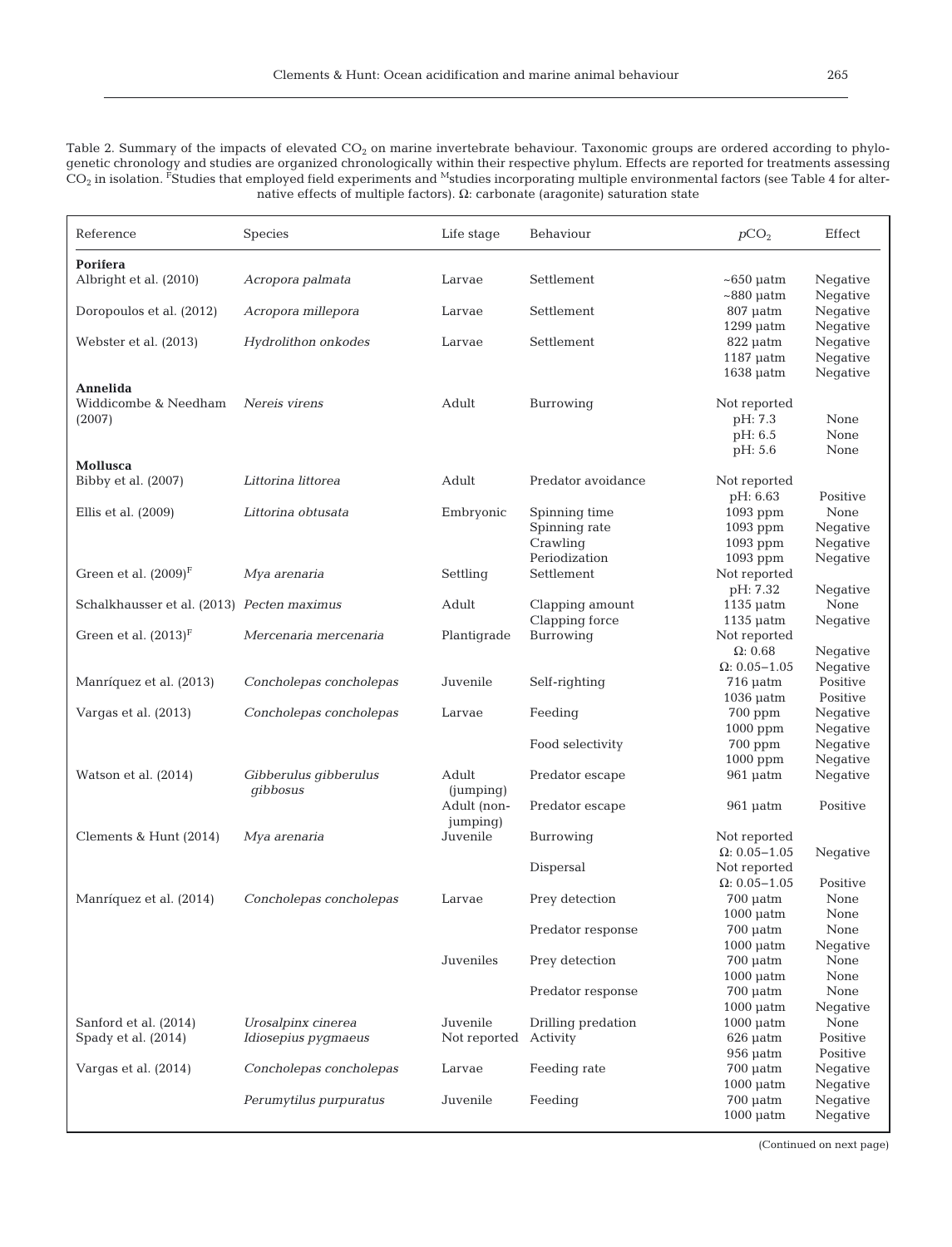|  | Table 2 (continued) |
|--|---------------------|
|--|---------------------|

| Reference                                 | <b>Species</b>              | Life stage  | Behaviour                              | pCO <sub>2</sub>             | Effect               |
|-------------------------------------------|-----------------------------|-------------|----------------------------------------|------------------------------|----------------------|
| Queirós et al. $(2015)^M$                 | Nucella lapillus            | Adults      | Activity (speed)                       | $750$ ppm<br>1000 ppm        | Negative<br>Negative |
|                                           |                             |             | Foraging time                          | $750$ ppm<br>$1000$ ppm      | None<br>None         |
|                                           |                             |             | Foraging distance                      | 750 ppm<br>1000 ppm          | None<br>Negative     |
|                                           |                             |             | Prey handling time                     | $750$ ppm<br>$1000$ ppm      | None<br>Negative     |
| Arthropoda                                |                             |             |                                        |                              |                      |
| de la Haye et al. (2011)                  | Pagurus bernhardous         | Adult       | Shell detection                        | $12191$ $\mu$ atm            | No effect            |
|                                           |                             |             | Shell selection                        | $12191$ $\mu$ atm            | Negative             |
|                                           |                             |             | Antennular flicking                    | $12191$ uatm                 | Negative             |
|                                           |                             |             | Movement                               | $12191$ $\mu$ atm            | Negative             |
| Dissanayake & Ishimatsu<br>$(2011)^{M}$   | Metapenaeus joyneri         | Adult       | Swimming                               | $11054 \mu atm$              | Negative             |
| Alenius & Munquia (2012) Paradella dianae |                             | Adult       | Activity                               | Not reported                 |                      |
|                                           |                             |             |                                        | pH 7.60 stable               | None                 |
|                                           |                             |             |                                        | pH 7.60 variable             | Negative             |
| Appelhans et al. (2012)                   | Carcinus maenas             | Adult       | Feeding                                | $1120 \mu atm$               | No effect            |
|                                           |                             |             |                                        | $4000$ $\mu$ atm             | Negative             |
| de la Haye et al. (2012)                  | Pagurus bernhardous         | Adult       | Foraging                               | $12061$ $\mu$ atm            | Negative             |
|                                           |                             |             | Movement                               | $12061$ $\mu$ atm            | Negative             |
|                                           |                             |             | Antennular flicking                    | $12061$ $\mu$ atm            | Negative             |
| Li & Gao (2012)                           | Centropages tenuiremis      | Planktonic  | Sensitivity                            | $1000$ $\mu$ atm             | None                 |
|                                           |                             |             |                                        | $>1700$ uatm                 | Negative             |
|                                           |                             |             | Feeding rates                          | $1000$ $\mu$ atm             | Positive             |
| Landes & Zimmer $(2012)^M$                | Carcinus maenas             | Small adult | Prey handling time                     | 377-539 µatm                 | None                 |
|                                           |                             |             | Prey selectivity                       | 377-539 µatm                 | None                 |
|                                           |                             | Large adult | Prey handling time<br>Prey selectivity | 377-539 µatm<br>377-539 µatm | Negative<br>None     |
| Saba et al. (2012)                        | Euphausia superba           | Adult       | Feeding rate                           | 672 ppm                      | Negative             |
| Zittier et al. $(2013)^M$                 | Hyas araneus                | Adult       | Self-righting                          | $750$ $\mu$ atm              | Positive             |
|                                           |                             |             |                                        | $1120$ $\mu$ atm             | Positive             |
|                                           |                             |             |                                        | $3000$ $\mu$ atm             | Positive             |
| Echinodermata                             |                             |             |                                        |                              |                      |
| Chan et al. (2011)                        | Dendraster excentricus      | Larvae      | Swimming                               | $1000$ ppm                   | None                 |
| Appelhans et al. (2012)                   | Asterias rubens             | Adult       | Feeding                                | $1250$ $\mu$ atm             | None                 |
|                                           |                             |             |                                        | $3500$ $\mu$ atm             | Negative             |
| Burnell et al. $(2013)^M$                 | Amblypneustes pallidus      | Juvenile    | Grazing                                | $640 \mu atm$                | Positive             |
| Uthicke et al. (2013)                     | Acanthaster planci          | Larvae      | Settlement                             | 877 µatm                     | Negative             |
| Appelhans et al. (2014)                   | Asterias rubens             | Juvenile    | Feeding                                | $1120$ $\mu$ atm             | Negative             |
|                                           |                             |             |                                        | $4000$ $\mu$ atm             | Negative             |
|                                           |                             |             | Self-righting                          | $1120$ $\mu$ atm             | None                 |
|                                           |                             |             |                                        | $4000$ $\mu$ atm             | None                 |
| Barry et al. (2014) <sup>F</sup>          | Strongylocentrotus fragilis | Adult       | Movement                               | 3255 ppm                     | None                 |
|                                           |                             |             | Foraging                               | 3255 ppm                     | Negative             |
| Chan et al. (2015)                        | Strongylocentrotus          | Larvae      | Swimming                               | Not reported                 |                      |
|                                           | droebachiensis              |             |                                        | pH: 7.3                      | None                 |
|                                           |                             |             |                                        | pH: 6.5                      | None                 |
|                                           |                             |             |                                        |                              |                      |

## **Vertebrates**

Although studies have assessed teleost and elasmobranch fishes, the vast majority have focused on teleost coral reef fishes (Fig. 3, Table 1). Despite the narrow range of vertebrate taxa assessed, studies suggest a wide array of OA effects on marine fish behaviour (Table 3).

Laboratory studies clearly define the effects of elevated CO<sub>2</sub> conditions on the predator-prey interactions of fishes, particularly in coral reefs (Fig. 3). Dixson et al. (2010) reported that, in contrast to fish raised under ambient CO<sub>2</sub> conditions, settlementstage clownfish larvae (Amphiprion percula; 11 d post-hatching) raised under elevated  $CO<sub>2</sub>$  conditions could not distinguish predator olfactory cues from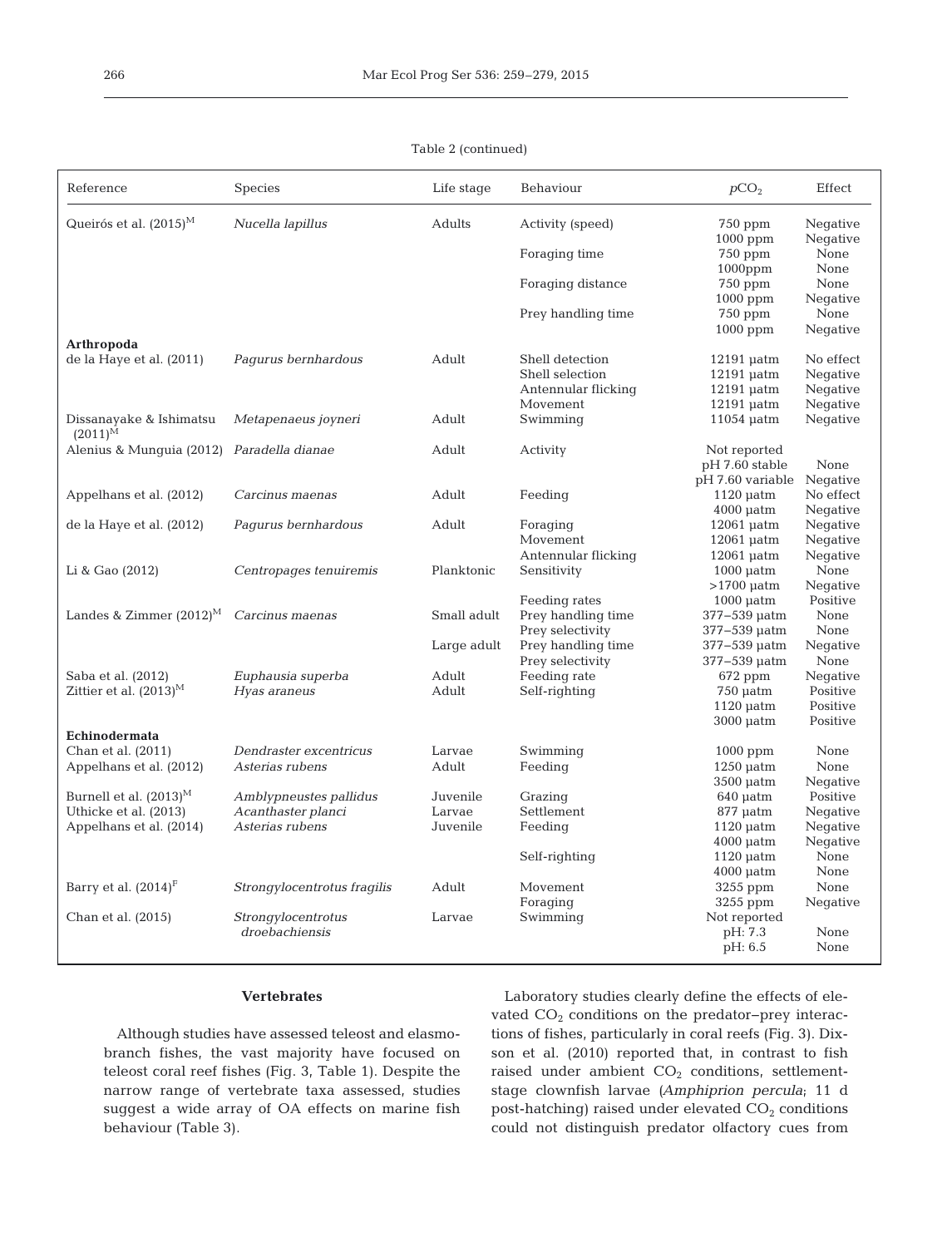Table 3. The relative number of behaviours (as displayed in Tables 1 & 2; each label under the column 'behaviour' was treated as a single data point) exhibiting a positive effect, negative effect, no effect, or mixed effect (any combination of the previous  $3$ ; dependent upon different  $CO<sub>2</sub>$  levels tested) to ocean acidification for vertebrates and invertebrates

|                      | Posi-<br>tive  | Nega-<br>tive | No<br>effect | Mixed Total |    |
|----------------------|----------------|---------------|--------------|-------------|----|
| <b>Vertebrates</b>   |                |               |              |             |    |
| Teleostei            | 8              | 47            | 23           | 13          | 91 |
| Reef fishes          | 8              | 42            | 21           | 13          | 84 |
| Other                | $\Omega$       | 5             | 2            | 0           | 7  |
| Elasmobranchii       | 0              | 3             | 2            | ∩           | 5  |
| Total                | 8              | 49            | 26           | 13          | 96 |
| <b>Invertebrates</b> |                |               |              |             |    |
| Mollusca             | .5             | 13            | 6            | 4           | 28 |
| Arthropoda           | $\mathfrak{D}$ | 9             | 5            | 2           | 18 |
| Echinodermata        | 1              | 3             | 4            | 1           | 9  |
| Porifera             | $\Omega$       | 3             | ∩            | ∩           | 3  |
| Polychaeta           | $\Omega$       | 0             |              | ∩           | 1  |
| Total                | 8              | 28            | 16           | 7           | 59 |

those of non-predators and spent more time in the presence of other fish cues regardless of species; however, no such behavioural shift occurred under elevated  $CO<sub>2</sub>$  in newly hatched larvae. Similarly, Munday et al. (2010) reported negative impacts on predator avoidance responses (time spent in water containing a predator cue) in settlement-stage clownfish *(A. percula)* and damselfish *(Pomacentrus wardi)*, and these negative behavioural impacts directly affected field survival of laboratory-reared *P. wardi*. Munday et al. (2014) also reported reduced predator avoidance in 2 damselfish and 2 cardinalfish species residing in coral reefs with naturally elevated  $CO<sub>2</sub>$  $(CO<sub>2</sub>$  seeps) in comparison to fishes residing in ambient  $CO<sub>2</sub>$  reefs. Attraction to predators (rather than avoidance) under elevated  $CO<sub>2</sub>$  was also reported in coral trout *Plectropomus leopardus* (Munday et al. 2013) and goldsinny wrasse *Ctenolabrus rupestris*



(Sundin & Jutfelt 2015). Conversely, OA had no effect on avoidance of seabird predation (as measured by sheltering response) by marine 3-spined stickleback *Gasterosteus aculeatus* (Näslund et al. 2015).

Other responses of fish prey to predators may also be hindered under elevated  $CO<sub>2</sub>$  conditions (Table 1). For example, Ferrari et al. (2012a) reported reduced intensity of response to visual predator cues in juvenile damselfish *(Pomacentrus amboinensis)* under elevated  $CO<sub>2</sub>$ , while 30 to 95% decreases in antipredator responses were reported for 4 species of ju venile damselfishes (Ferrari et al. 2011a). Also, while juvenile clownfish *(A. percula)* reared under ambient  $CO<sub>2</sub>$  conditions avoided audio recordings of predator-rich reef conditions, those reared in elevated  $CO<sub>2</sub>$  conditions did not, suggesting that OA can diminish auditory response in reef fishes (Simpson et al. 2011). Rearing under elevated  $CO<sub>2</sub>$  hindered escape behaviour (the time to locate an exit point and successfully exit an enclosure) of the 3 spined stickleback *G. aculeatus* (Jutfelt et al. 2013), and also reduced responses (apparent looming, reaction, and escape distances) of damselfish to predatory, ambient-CO<sub>2</sub> dottybacks (Pseudochromis fus*cus*) (although the effect diminished when predators also raised under elevated  $CO<sub>2</sub>$ ) (Allan et al. 2013).

Cognitive functioning in marine fishes can also be impacted by OA. Chivers et al. (2014) and Ferrari et al. (2012b) both reported that juvenile damselfish *(P. amboinensis*) reared under elevated  $CO<sub>2</sub>$  were unable to learn the identity of their predators and consequently suffered reduced behavioural defences. Likewise, Jutfelt et al. (2013) reported diminished learning of escape behaviours in the 3-spined stickleback *G. aculeatus* reared under high CO<sub>2</sub>. Impaired behavioural lateralization— the preference for moving right or left— has also been reported in coral reef fishes (Neopomacentrus azysron: Domenici et al. 2012; *P. wardi*: Domenici et al. 2014) and a temperate

> Fig. 3. Studies that have assessed the impact of ocean acidification on the behaviour of marine animals distributed according to taxon. Pie slice areas depict the relative percentages of the corresponding taxonomic group. Values in parentheses indicate the total number of publications incorporating the corresponding taxonomic group into the study  $(n = 69)$ . Totals of lower taxonomic levels do not necessarily add to those of higher levels due to the incorporation of >1 taxonomic group in some studies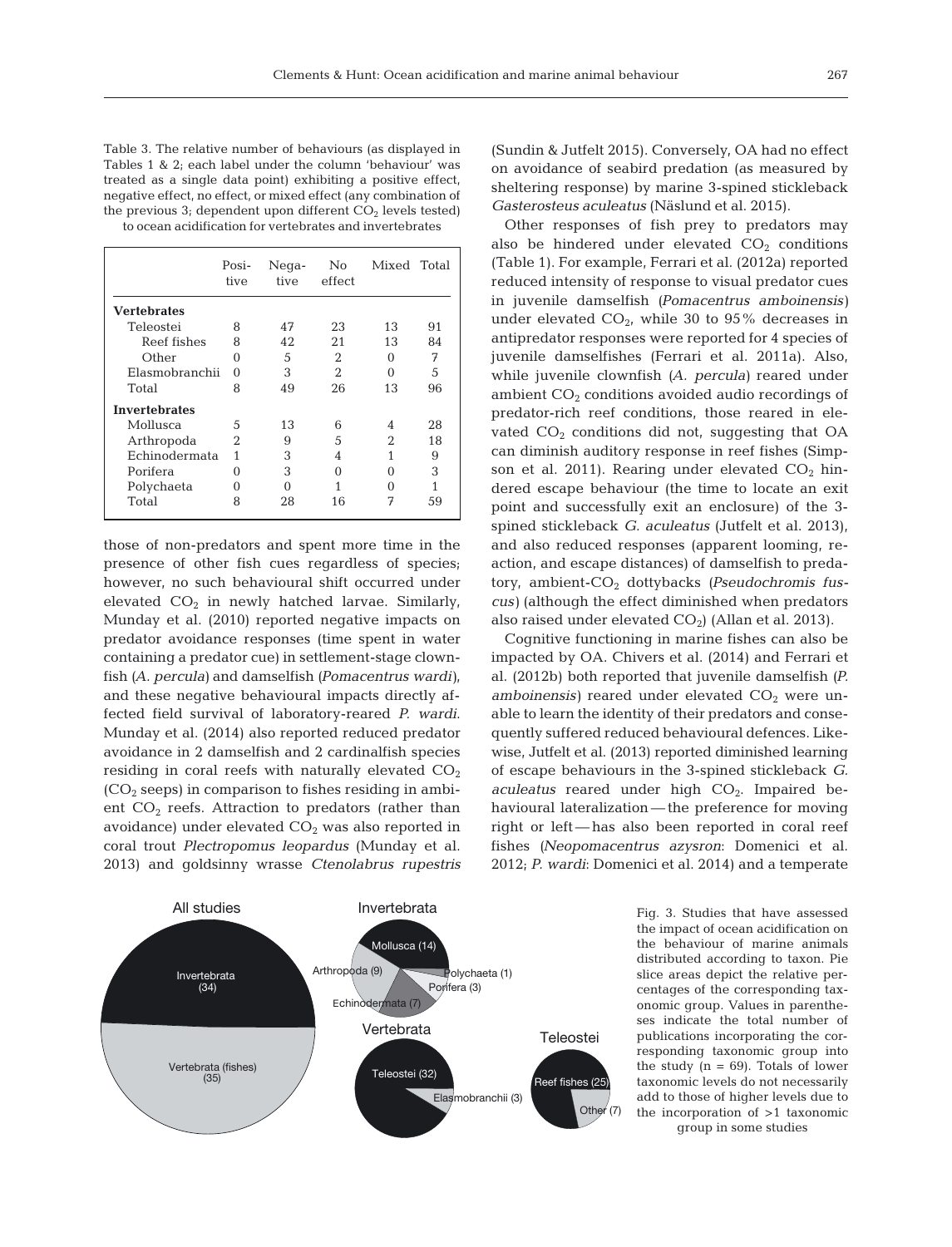fish *(G. aculeatus*: Jutfelt et al. 2013, Lai et al. 2015, Näslund et al. 2015). Conversely, juvenile Atlantic cod *Gadus morhua* (Jutfelt & Hedgärde 2015) and goldsinny wrasse *C. rupestris* (Sundin & Jutfelt 2015) appear unaffected by OA, and the small-spotted catshark *Scyliorhinus canicula* exhibited increased lateralization under elevated  $CO<sub>2</sub>$  (Green & Jutfelt 2014), suggesting differences in OA-induced behavioural responses between taxonomic groups and/or ecosystems. Transgenerational acclimation, in which the parental environmental experience influences the offspring's 'normal' reaction under similar conditions, may not alleviate OA effects on behavioural lateralization in coral reef fishes (Welch et al. 2014), but increased temperature may (Domenici et al. 2014).

Reduced antipredator responses in marine fishes can lead to increased predation under elevated  $CO<sub>2</sub>$ conditions. For example, dottyback *(Pseudochromis fuscus)* predation on several species of damselfishes increased under elevated  $CO<sub>2</sub>$  due to hindered damselfish escape responses (Ferrari et al. 2011b). However, predatory behaviour can also be negatively impacted by elevated CO<sub>2</sub>. Cripps et al. (2011) reported increased activity and reduced attraction to prey odour in elevated CO2-reared dottybacks *(P. fuscus)*, while Dixson et al. (2014) found decreased attraction to prey odour in predatory dogfish *(Mustelus canis)*. Conversely, juvenile wrasse *(C. rupestris)* activity (Sundin & Jutfelt 2015), and epaulette shark *Hemiscyllium ocellatum* foraging (Heinrich et al. 2015) appear unaffected by elevated CO<sub>2</sub>. Nowicki et al. (2012) reported increased feeding rates of juvenile anemonefish *(Amphiprion melanopus)* under eleva ted  $CO<sub>2</sub>$  and temperature, but no significant effects of OA at present-day temperatures. Furthermore, while Ferrari et al. (2011b) reported increased predation rates and reduced prey selectivity in brown dottyback (*P. fuscus*) reared under elevated CO<sub>2</sub>, Ferrari et al. (2015) demonstrated that elevated temperatures reversed the effects of increased  $CO<sub>2</sub>$  on prey selectivity and amplified predation rates, resulting in abnormally high predation rates.

Various other aspects of fish behaviour can be altered by elevated  $CO<sub>2</sub>$ . Under elevated  $CO<sub>2</sub>$ , Jutfelt et al. (2013) reported increased shyness in the 3 spined stickleback *G. aculeatus* and Hamilton et al. (2014) reported increased anxiety (i.e. more time spent in dark) in Californian rockfish *(Sebastes diploproa*), the latter resulting from hindered  $GABA_A$  receptor functioning. Conversely, 4 species of damselfishes exhibited increased boldness in the presence of predator cues under elevated  $CO<sub>2</sub>$  (Ferrari et al. 2011a). Munday et al. (2014) observed increased boldness but contrasting effects on activity levels for damselfishes and cardinalfishes exposed to naturally elevated  $CO<sub>2</sub>$ . Similarly, McCormick et al. (2013) reported increased activity in *P. amboinensis* and decreased activity in *Pomacentrus moluccensis* under elevated  $CO<sub>2</sub>$ , which reversed the relative aggressiveness and habitat-specific competitive dominance of these 2 species.

Elevated  $CO<sub>2</sub>$  can also affect homing ability and settlement in marine fishes. When raised under elevated CO<sub>2</sub> conditions, adult cardinalfish *(Cheilodipterus quinquelineatus)* could not distinguish be tween home- and foreign-site odours (Devine et al. 2012a). Similarly, clownfish *(A. percula)* larvae reared under elevated  $CO<sub>2</sub>$  conditions were more attracted to settlement stimuli that ambient-reared larvae avoided and, unlike ambient-reared larvae, were unable to distinguish their parents from other conspecific adults (Munday et al. 2009). Devine et al. (2012b) reported that the larvae of 2 damselfishes *(P. amboinensis* and *P. moluccensis)* lost the acute ability to discriminate between the odours of 3 habitat types (hard-bottom, soft-bottom, or coral rubble), while *P. chrysurus* was unaffected by elevated  $CO_{2i}$  however, within 24 h, all 3 species were able to settle in their preferred habitat, possibly by using secondary settlement cues (e.g. visual) under OA conditions. Similarly, Devine & Munday (2013) reported that the coral gobies *Paragobiodon xanthosomus* and *Gobiodon histrio* were unable to identify and choose their habitat (the coral *Seriatopora hystrix)* when reared under elevated  $CO<sub>2</sub>$ .

Near-future (2100) OA has been reported to impact fish swimming behaviour, albeit only in a single species. Swimming duration in the small-spotted catshark *S. canicula* was longer in elevated  $CO_2$ -reared sharks (Green & Jutfelt 2014). In contrast, juvenile and larval Atlantic cod *G. morhua* swimming is highly resilient to OA, as swimming speed, duration, distance, turn angles, and resting time are reportedly unaffected by elevated  $CO<sub>2</sub>$  levels far beyond those projected for 2100 (Melzner et al. 2009, Maneja et al. 2013, Jutfelt & Hedgärde 2015).

#### **Invertebrates**

Compared to vertebrates, OA effects on invertebrate behaviour have been explored in a wider variety of taxa (Fig. 3, Table 2). Similarly, however, studies suggest a range of negative, positive, and ab sence of OA effects on marine invertebrate behaviour (Table 3).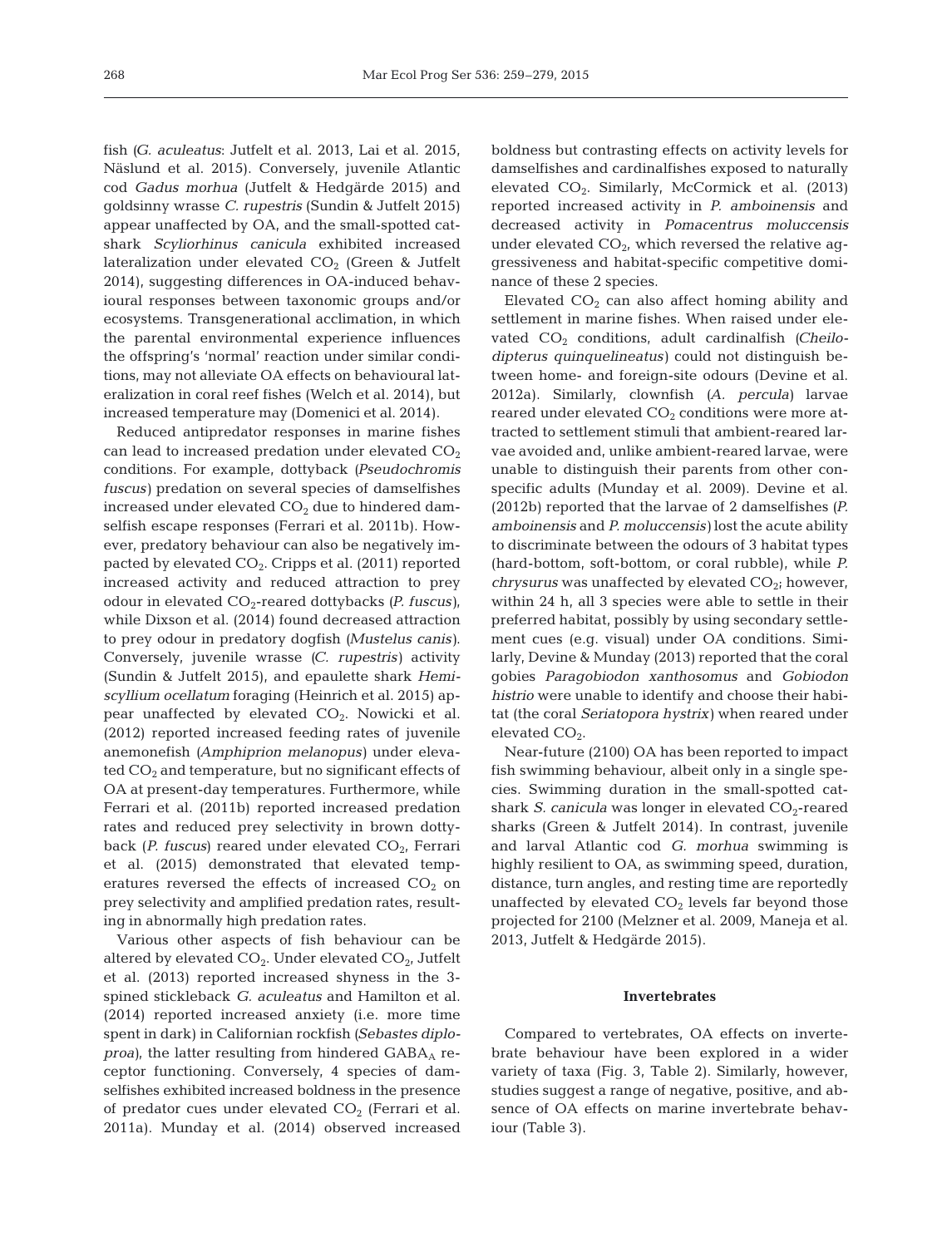## Molluscs

Like coral reef fishes, predator−prey interactions among molluscs are likely to be influenced by OA, although reported effects vary across species. Watson et al. (2014) reported hindered conch snail *(Gibberulus gibberulus gibbosus*) predator avoidance resulting from  $GABA_A$  receptor interference, with the number of snails jumping, the number of jumps per snail, and the jumping distance in the presence of a predator reduced under elevated  $CO<sub>2</sub>$ . In contrast, Queirós et al. (2015) demonstrated that dog whelk *Nucella lapillus* foraging distance and time increased under more acidic conditions, likely enhancing feeding but potentially increasing susceptibility to predators. While some measures of king scallop *Pecten maximus* escape performance (i.e. clapping force) were negatively affected by elevated  $CO<sub>2</sub>$ , others (i.e. number of claps) were not (Schalkhausser et al. 2013). Manríquez et al. (2014) reported that predator (crab, *Acanthocyclus hassleri)* avoidance by larval and newly-settled muricid snails *(Concholepas concholepas*) was negatively impacted by elevated  $CO<sub>2</sub>$ , but the ability of both stages of *C. concholepas* to detect prey (mussels, *Perumitylus purpuratus)* was un diminished. Spady et al. (2014) observed that pygmy squid *(Idiosepius pygmaeus)* switched modes of defense under elevated  $CO<sub>2</sub>$ , but reported no effects on frequency of defense. Sanford et al. (2014) found that the total number of oysters *(Ostrea lurida)* drilled by invasive predatory gastro pods *(Urosalpinx cinerea)* increased when oysters were reared under elevated  $CO<sub>2</sub>$ , regardless of predator  $CO<sub>2</sub>$  rearing conditions. Elevated  $CO<sub>2</sub>$  has also been reported to induce positive effects on predator avoidance in juvenile *C. concholepas*, as self-righting (ability to reattach foot to substrate following dislodgement) increased under elevated  $CO<sub>2</sub>$  (Manríquez et al. 2013). Although conditions were well beyond those of near-future (2100) OA projections, Bibby et al. (2007) reported increased predator *(Carcinus maenas)* avoidance behaviour in intertidal gastro pods *(Littorina littorea)* under elevated  $CO<sub>2</sub>$ , which they attributed to reduced physiological defences (shell thickness and oxygen consumption). Feeding behaviour and efficiency in gastropods *(C. conchole pas)* (Vargas et al. 2013, 2014) and bivalves *(Perumytilus purpuratus)* (Vargas et al. 2013) feeding on plankton has also been reported to decrease under elevated CO<sub>2</sub>.

Elevated  $CO<sub>2</sub>$  can also influence the movement and activity of marine molluscs. Ellis et al. (2009) found that intertidal gastropod *(Littorina obtusata)* embryos raised under elevated CO<sub>2</sub> spent more time stationary and less time swimming and crawling compared to ambient  $CO_2$ -reared embryos. Further, the spinning rate of embryonic snails was lower and periodization— the average length of time that the em bryos spent between periods of movement and non-movement—was greater in elevated  $CO<sub>2</sub>$ embryos than those reared in ambient  $CO<sub>2</sub>$  (Ellis et al. 2009). Similarly, movement speed in adult *N. lapillus* decreased under elevated CO<sub>2</sub>, while foraging time was unaffected, and foraging distance and prey handling time increased; warming negated the OA effects on speed and foraging distance (Queirós et al. 2015). In contrast, activity and movement of pygmy squid *(I. pygmaeus)* increased under both moderate and severe near-future (2100) projections of elevated  $CO<sub>2</sub>$  (Spady et al. 2014).

In addition to water column acidification, sediment porewater acidification can influence the behaviour of infaunal molluscs. Green et al. (2013) reported that settling hard clams *Mercenaria mercenaria* rejected and did not burrow into more acidic sediments, while Green et al. (2009) reported negative effects of more acidified sediment on soft-shell clam *Mya arenaria* settlement. Clements & Hunt (2014) observed similar results for burrowing of juvenile *M. arenaria* and also observed that the subsequent dispersal of juvenile clams was increased in more acidified sediments. Although both studies used sediment geochemical conditions beyond near future surface ocean projections, conditions fell within the range currently ob served in surface-sediment porewater along the north west Atlantic coast. Furthermore, while the be havioural responses to sediment acidification have been attributed to lower carbonate saturation state within bottom sediments, the specific biological mechanism(s) underpinning bivalve burrowing and dispersal responses to sediment acidification remain unknown.

#### Arthropods

Marine arthropods are reported to experience a variety of OA behavioural effects. For example, Dissa nayake & Ishimatsu (2011) reported decreased swimming speed in prawns *(Metapenaeus joyneri)* reared under pH conditions far beyond those projected for 2100 (pH 6.8), although elevated temperature attenuated the impacts of low pH. Although stable low pH conditions did not alter the swimming speed or time spent swimming, crawling, conglobating (curling into a ball), or resting of intertidal isopods *(Paradella dianae)* subjected to predator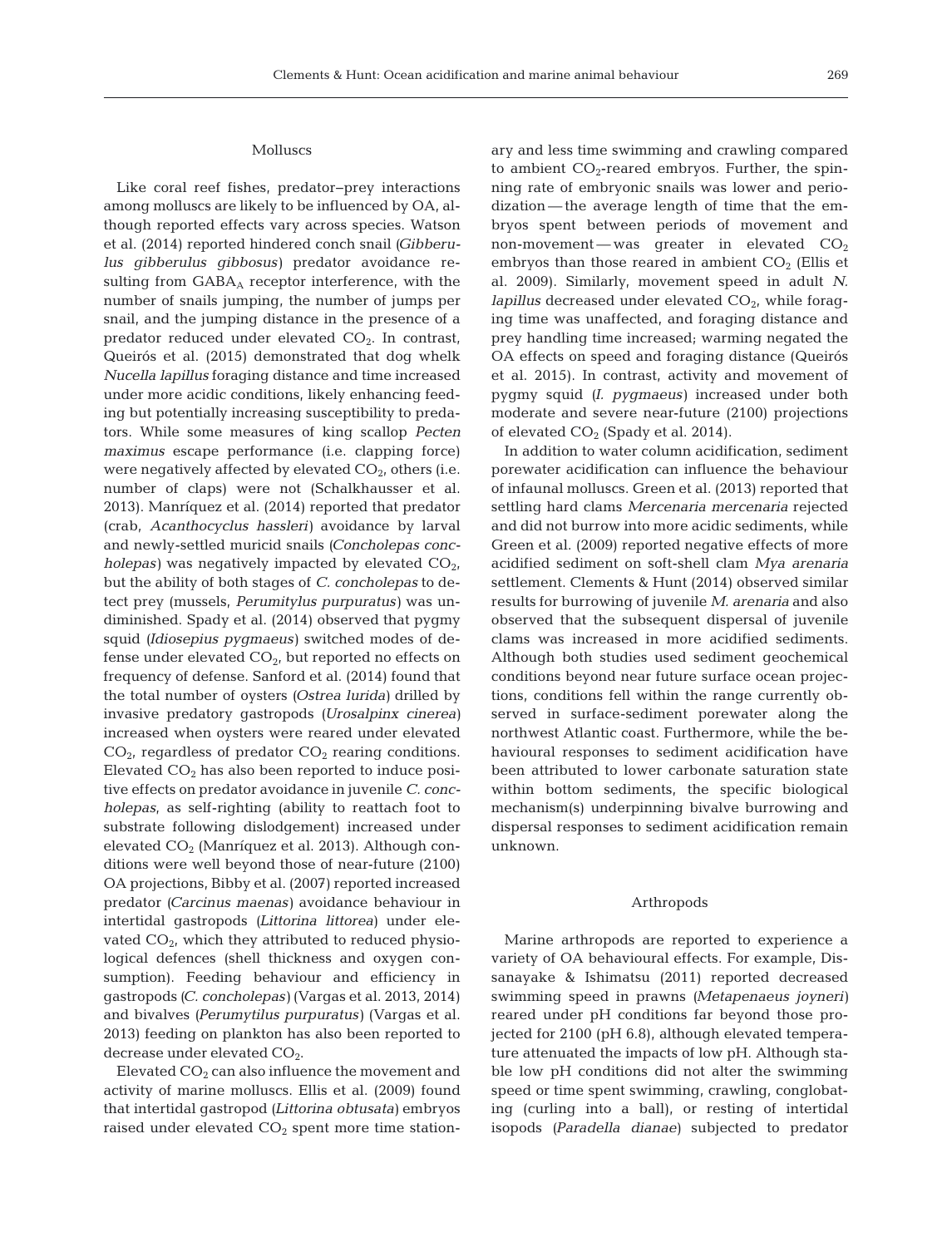harassment, variable low pH conditions decreased swimming speed, swimming time, and crawling time (Alenius & Munguia 2012).

Feeding rates of Antarctic krill *Euphausia superba* were higher under elevated  $CO<sub>2</sub>$  conditions; however, metabolic activity and nutrient excretion also increased, suggesting that negative shifts in physiological processes could result in reduced growth and reproduction despite positive shifts in feeding behaviour (Saba et al. 2012). Conversely, feeding and clearance rates of copepods *(Centropages tenuiremis)* de clined after 24 h of elevated  $CO<sub>2</sub>$  exposure, but in creased dramatically after 36 and 90 h (Li & Gao 2012). Appelhans et al. (2012) reported that green crab *Carcinus maenas* feeding rates were reduced by a 10 wk exposure to pH conditions beyond those ex pected by 2100 (pH 7.38), but not by those expected for 2100 (pH 7.8). In contrast, Landes & Zimmer (2012) reported that OA did not alter the *C. maenas* and *L. littorea* predator−prey interaction, although individual physiological effects were observed for each species. Foraging behaviour (time spent in contact with a food cue, time spent moving, and antennular flicking rate) in hermit crabs (Pagurus bern $hardus$ ) was also reduced under  $CO<sub>2</sub>$  conditions beyond those predicted for 2100 ( $CO<sub>2</sub>$  ~12000 ppm, pH 6.8) (de la Haye et al. 2012).

For predator escape behaviours, Zittier et al. (2013) reported that the righting response of adult spider crabs *(Hyas araneus)* was unaffected by elevated  $CO<sub>2</sub>$  alone, but reduced when both  $CO<sub>2</sub>$  and temperature were elevated, suggesting that spider crabs may be more vulnerable to predators in a warm, high  $CO<sub>2</sub>$  ocean. In addition, de la Haye et al. (2011) reported that assessment and choice behaviour (time required to change shells, movement time, and antennular flicking) of hermit crabs *(P. bernhardus)* was negatively impacted under elevated  $CO<sub>2</sub>$  conditions beyond end-of-century projections.

#### Echinoderms

The impacts of OA on echinoderm behaviour are less studied than in molluscs and arthropods. Elevated  $CO<sub>2</sub>$  conditions (slightly higher than end-ofcentury projections) increased sea urchin *(Amblypneustes pallidus)* grazing, although this effect was offset by increased eutrophication (Burnell et al. 2013). Barry et al. (2014) found that foraging time of a deep-sea urchin, *Strongylocentrotus fragilis*, was increased under elevated  $CO<sub>2</sub>$  conditions, but foraging speed was unaffected. Although not directly measured, the feeding performance of larval sand dollars *(Dendraster excentricus)* has been suggested to decline under elevated  $CO<sub>2</sub>$ , as the stomachs and bodies of sand dollars reared in elevated  $CO<sub>2</sub>$  were smaller than ambient  $CO<sub>2</sub>$ -reared conspecifics (Chan et al. 2011). Appelhans et al. (2012, 2014) also re ported that prey consumption in sea stars *(Asterias rubens)* feeding on bivalves *(Mytilus edulis)* was lower in sea stars exposed to elevated  $CO<sub>2</sub>$ , although sea star righting response was not impacted.

For swimming performance and settling behaviours, Chan et al. (2011) reported that larval sand dollar *(D. excentricus)* feeding performance was negatively impacted by OA, but elevated  $CO<sub>2</sub>$  did not affect the speed, trajectory, or direction of larval swimming. Likewise, Chan et al. (2015) observed that decreased pH had no impact on the swimming behaviour of larval green sea urchins *Strongylocentrotus droebachiensis*. In contrast, Uthicke et al. (2013) reported that settlement success of larval sea stars *Acanthaster planci* on crustose coralline algal (CCA) was lower in sea stars exposed to elevated  $CO<sub>2</sub>$ , but only when the CCA substrate was also exposed to elevated  $CO<sub>2</sub>$  for 85 d.

#### Other taxa

Other invertebrates known to experience behavioural changes in response to OA include corals and polychaete worms (Widdicombe & Needham 2007, Albright et al. 2010, Doropoulos et al. 2012, Webster et al. 2013) (Table 2). The settling behaviour, meta morphosis, and recruitment of coral larvae decreases under elevated  $CO<sub>2</sub>$ , a likely consequence of altered interactions between corals and their symbiotic zooxanthellae (Albright et al. 2010, Doropoulos et al. 2012, Webster et al. 2013). The burrowing activity of *Nereis virens* (Polychaeta) was unaffected in more acidified sediments (Widdicombe & Needham 2007). Given the severe lack of research addressing the behavioural impacts of elevated  $CO<sub>2</sub>$  on these and other understudied invertebrate taxa, a comprehensive understanding of how OA will impact the behaviour of these animals is not yet possible and more research involving such taxonomic groups is warranted. Although molluscs, arthropods, and echinoderms are among the more diverse and abundant invertebrates, understanding OA effects on behaviours of lesser-studied animals is necessary to fully understand how their populations and associated communities and ecosystems may be impacted by OA.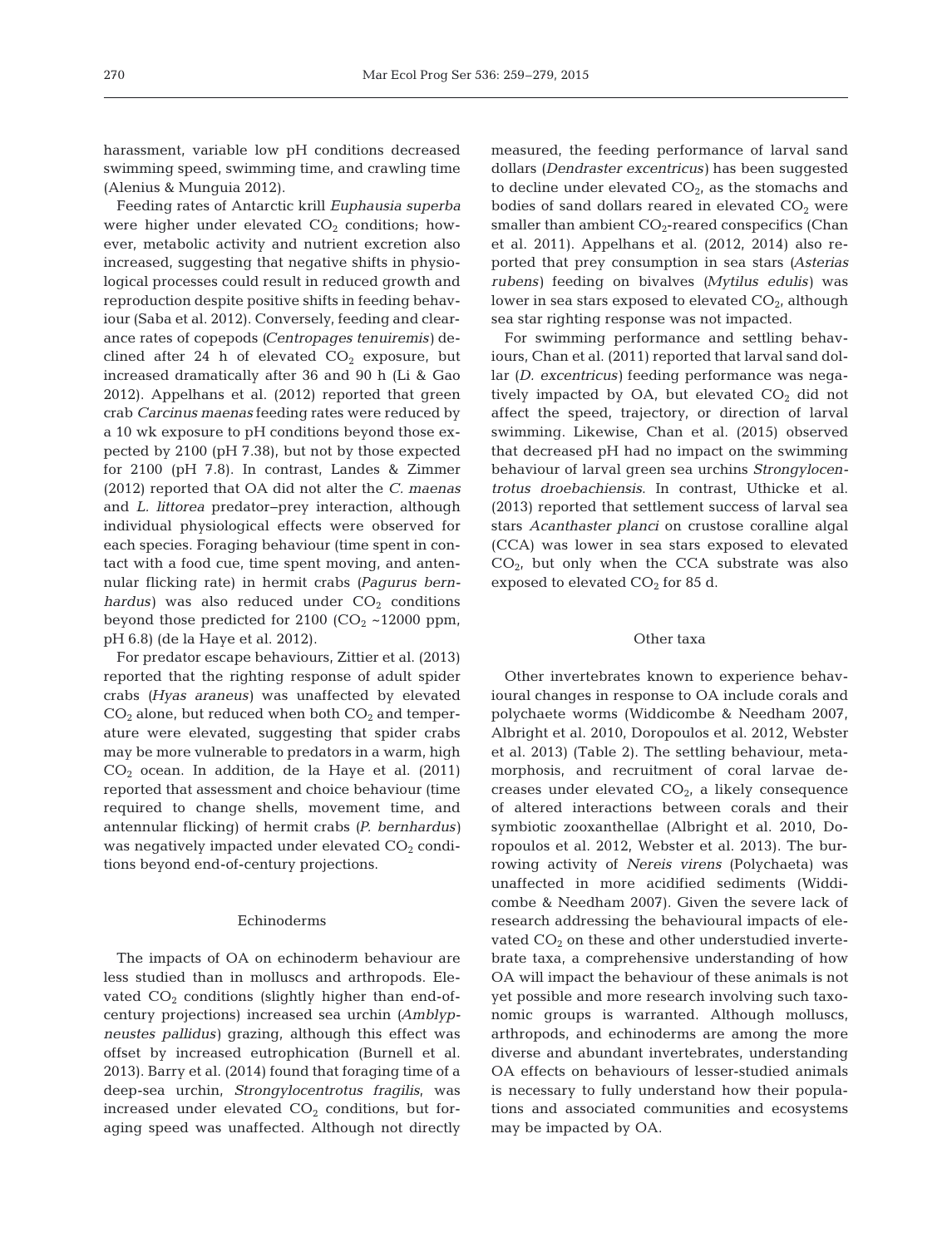#### **THE ROLE OF GABA**

Studies have suggested  $GABA_A$  receptor disruption to be a mechanism by which behaviour is im paired by OA (Nilsson et al. 2012, Chivers et al. 2014, Hamilton et al. 2014, Watson et al. 2014, Lai et al. 2015). GABA (gamma-aminobutyric acid) is an inhibitory neurotransmitter found in the central and peripheral nervous systems of vertebrates and in the peripheral nervous system of some invertebrates (Jessen et al. 1979), which opens ion channels and promotes the flow of ions in and out of cells (Nilsson et al. 2012). There are 2 receptors



Fig. 4. Visual representation of GABA<sub>A</sub>-receptor functioning via ion gradients under (A) ambient (present-day) and (B) elevated  $CO<sub>2</sub>$  conditions. Under ambient conditions, extracellular [Cl<sup>-</sup>] and [HCO<sub>3</sub><sup>-</sup>] (only [Cl<sup>-</sup>] depicted; [HCO<sub>3</sub><sup>-</sup>] not shown) is slightly higher than intracellular [Cl−] and [HCO<sub>3</sub><sup>-</sup>], maintaining the equilibrium potential near the resting membrane potential. Under elevated  $CO<sub>2</sub>$ , acidosis is counteracted through the excretion of Cl− and the accumulation of  $HCO<sub>3</sub><sup>-</sup>$ , altering the ion gradient across the neural membrane and potentially resulting in membrane depolarization, neural pathway excitation, and altered behaviour. GABAA receptor functioning may be potentiated or reversed, depending on the magnitude of Cl<sup>−</sup> and HCO<sub>3</sub><sup>−</sup> changes in acid-base regulation. Adapted from Hamilton et al. (2014)

associated with GABA:  $GABA$ <sub>A</sub> and  $GABA$ <sub>B</sub>. Of these, the  $GABA_A$  receptor is of particular concern with OA because of its specific conductance for Cl<sup>−</sup> and  $HCO<sub>3</sub>$  – the 2 ions most likely to be impacted by OA. Mechanistically, under ambient  $CO<sub>2</sub>$  conditions, extracellular  $Cl^-$  and  $HCO_3^-$  concentrations are slightly higher than intracellular concentrations, maintaining the equilibrium potential near resting membrane potential (Nilsson et al. 2012). When  $GABA_A$  receptors open, Cl<sup>−</sup> and HCO<sub>3</sub><sup>−</sup> flow into the cell, preventing depolarization, maintaining a negative membrane potential, and reducing neural activity (Nilsson et al. 2012). However, under elevated  $CO<sub>2</sub>$ , animals excrete Cl<sup>−</sup> and accumulate  $HCO<sub>3</sub><sup>-</sup>$  from the external environment (i.e. seawater) to prevent acidosis (e.g. Heuer & Grosell 2014). This alters the ion gradient across the neural membrane and can potentially result in membrane depolarization, neural pathway excitation, and altered behaviour (Fig. 4).

Since the  $GABA_A$  receptor is particularly vulnerable to OA, studies have focused on elucidating this pathway as a mechanism for behavioural changes under elevated  $CO<sub>2</sub>$ . For example, treating fishes exposed to elevated  $CO<sub>2</sub>$  with gabazine — a  $GABA_A$ antagonist— can alleviate negative behavioural ef fects of OA (Nilsson et al. 2012, Hamilton et al. 2014, Chivers et al. 2014, Lai et al. 2015). Similar results have also been reported for a marine gastropod (*Gibbe rulus gibberulus gibbosus*) (Watson et al. 2014), although more work is needed pertaining to  $GABA_A$ 's role in invertebrate behaviour under elevated  $CO<sub>2</sub>$ . Given that GABA is more predominant in vertebrates than invertebrates and that vertebrates heavily rely on GABA for motor and sensory function, the influence of  $OA$  on  $GABA_A$  may explain why fishes appear more susceptible to the behavioural effects of OA than invertebrates. However, this explanation may not fully explain all behavioural changes associated with OA. Other physiological functions (see Table 1 in Briffa et al. 2012) can act independently or synergistically with  $GABA_A$  to alleviate or amplify OA effects on some behaviours (e.g. swimming behaviour or predator escape). For example, although predator escape behaviour in coral reef fishes under elevated  $CO<sub>2</sub>$  can be hindered via  $GABA_A$  interference, physical changes to structures involved in sensory functions, such as otoliths (e.g. Bignami et al. 2013), may act to amplify or negate negative behavioural changes. Such physiological changes in response to OA can be variable among species (e.g. Munday et al. 2011) and warrant more research.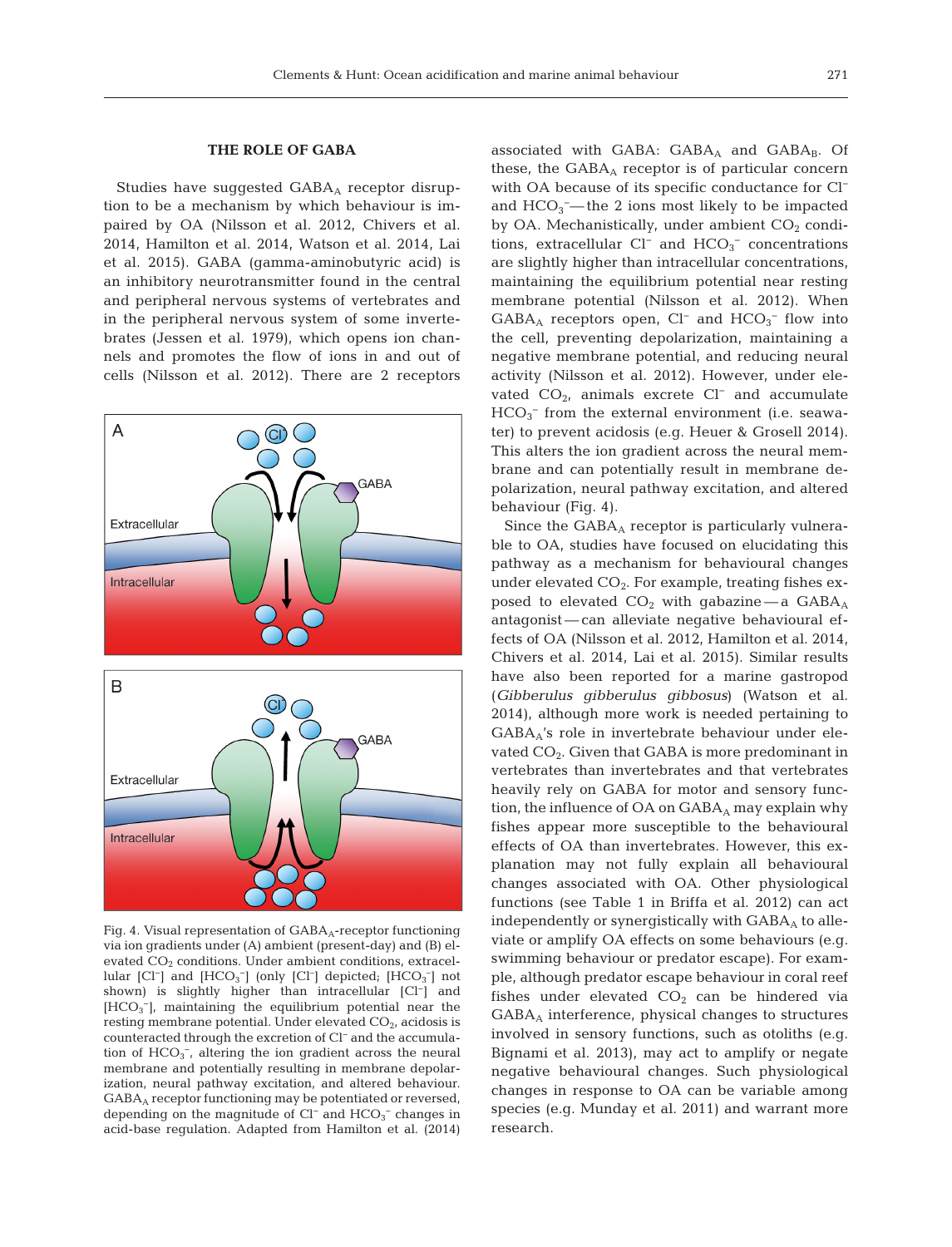Although thought to be important in marine animal behaviour (both vertebrates and invertebrates), the role of GABA in decision making for many animals, particularly invertebrates, is still poorly understood. For example, GABA receptors are found in the pedal ganglia of bivalves (e.g. Vitellaro-Zuccarello & De Biasi 1988, Karhunen et al. 1993, Welsh et al. 2014) and GABA has been suggested to increase settlement in some bivalve species (García-Lavandeira et al. 2005, Mesías-Gansbiller et al. 2008), although other neurotransmitters, most notably epinephrine, are also in volved in bivalve settlement (García-Lavandeira et al. 2005, Mesías-Gansbiller et al. 2008). Although it is plausible that  $GABA_A$  interference could be responsible for bivalve burrowing responses and is likely to be responsible in other cephalized (nervous tissue concentrated toward one end— head— of the animal) invertebrates, the specific mechanism(s) involved in bivalve burrowing behaviour are not well defined and studies definitively elucidating this mechanism in bivalves and other invertebrate taxa are needed.

Ultimately the behavioural effects of OA are likely to be driven by a variety of changes (positive or negative) that may act synergistically or independently to alter behaviour. Studies should thus work toward an understanding of how multiple OA effects act to change animal behaviour and relate such findings to other important ecological endpoints (e.g. survival, ecosystem functioning, biodiversity). Furthermore, a better understanding of the link between acid-base regulation and GABA<sub>A</sub> receptor functioning under elevated  $CO<sub>2</sub>$  may explain species specific effects and provide a holistic understanding of OA effects on marine animal behaviour.

## **INTERACTIVE EFFECTS OF MULTIPLE ENVIRONMENTAL PARAMETERS**

Multiple environmental drivers (e.g. temperature, salinity, eutrophication) can act synergistically, antagonistically, or independently of OA to impact various biological processes (e.g. Denman et al. 2011, Bopp et al. 2013). For example, increasing temperature can attenuate, amplify, or have no impact on the direction and magnitude of biological changes ob served under elevated  $CO<sub>2</sub>$  alone (Table 4). As such, understanding how other environmental drivers may interact with elevated  $CO<sub>2</sub>$  is critical to understanding how OA will impact animal behaviour.

Although studies have started to assess how other environmental drivers may interact with OA to yield

biological effects, knowledge is limited. With respect to animal behaviour, only 8 studies have assessed OA in the context of other drivers, suggesting contrasting outcomes for different species and behaviours (Table 4). With the exception of a single study (Burnell et al. 2013), only temperature– $CO<sub>2</sub>$ interactions have been assessed (Table 4), resulting in different effects than those imposed by OA alone. Nowicki et al. (2012) reported that, under elevated CO2 and temperature, anemonefish (*Amphiprion melanopus*) food consumption increased, whereas elevated  $CO<sub>2</sub>$  alone had no effect. Conversely, Domenici et al. (2014) reported that negative impacts of OA on behavioural lateralization in *Pomacentrus wardi* were attenuated under higher temperatures. Ferrari et al. (2015) found that higher temperatures amplified negative effects of elevated CO2 on dottyback (*Pseudochromis fuscus*) predation rates, but acted antagonistically to attenuate the negative impact of OA on prey selectivity. Similarly to OA alone, elevated temperature and OA had no effect on the predator−prey interaction between *Carcinus maenas* and *Littorina littorea* (Landes & Zimmer 2012). Increased temperature attenuated the OA effect on prawn (*Metapenaeus joyneri*) swimming behaviour (Dissanayake & Ishimatsu 2011) and negatively impacted activity capacity in spider crabs (*Hyas araneus*) (Zittier et al. 2013). In creased temperature also amplified the OA effect on sea urchin grazing capacity (*Amblypneustes pallidus*), although this was partially attenuated under eutrophic conditions (Burnell et al. 2013).

It is clear that OA effects on marine animal be haviour will be influenced by co-occurring environmental changes. The complex interactions between multiple environmental drivers highlight the importance of assessing OA in synergy with other factors. Although elevated temperature appears to predominantly alleviate the impacts of elevated  $CO<sub>2</sub>$ (Table 4), studies should focus on understanding how OA will impact behaviour in association with other co-occurring environmental changes, including hyp oxia, salinity, and eutrophication.

## **HIGH CO2 BEHAVIOUR IN THE CONTEXT OF ENVIRONMENTAL VARIABILITY**

When assessing the impacts of OA on marine species, biological responses are typically measured under relatively stable carbonate system conditions mimicking end-of-century projections. Although this may be reasonable for the buffered open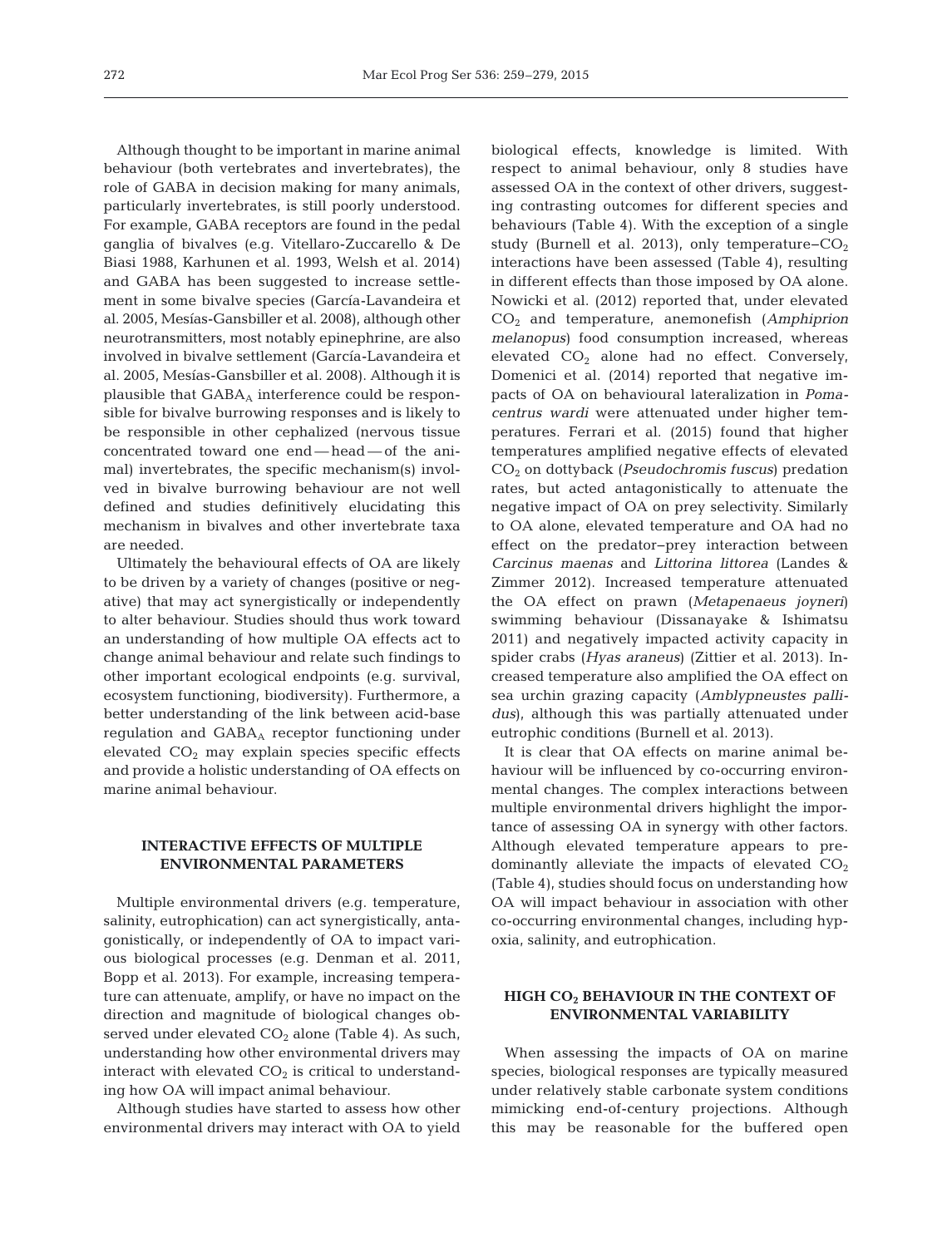| Species                                                              | Additional factor(s)                                                                    | Behaviour                     |               | Observed effect                                                                                                                                                                                           | Reference                                      |
|----------------------------------------------------------------------|-----------------------------------------------------------------------------------------|-------------------------------|---------------|-----------------------------------------------------------------------------------------------------------------------------------------------------------------------------------------------------------|------------------------------------------------|
|                                                                      |                                                                                         |                               | Acidification | Acidification + additional factor(s)                                                                                                                                                                      |                                                |
| Amphiprion melanopus<br>Vertebrates                                  | Elevated temperature<br>$(31.5^{\circ}C)$                                               | Foraging                      | No effect     | negative effect of elevated temperature<br>Synergistic positive effect of elevated<br>temperature and $pCO2$ (963 µatm);<br>(419 and 529 µatm, respectively)<br>at ambient and moderate $p \mathrm{CO}_2$ | Nowicki et al. (2012)                          |
| Pomacentrus wardi                                                    | بُ<br>Elevated temperatur<br>$(31^{\circ}C)$                                            | lateralization<br>Behavioural | Negative      | impacts of elevated $pCO2$ (935 µatm)<br>Increased temperature attenuated                                                                                                                                 | Domenici et al. (2014)                         |
| Pomacentrus amboinensis<br>and P. nagasakiensis                      | Elevated temperature<br>$(31^{\circ}C)$                                                 | Predation                     | No effect     | temperature and $pCO2$ (1006.7 µatm)<br>Synergistic positive effect of elevated                                                                                                                           | Ferrari et al. (2015)                          |
|                                                                      |                                                                                         | Prey selectivity              | No effect     | Synergistic negative effect of elevated<br>temperature and $pCO2$ (1006.7 µatm)                                                                                                                           |                                                |
| Invertebrates                                                        |                                                                                         |                               |               |                                                                                                                                                                                                           |                                                |
| Metapenaeus joyneri                                                  | Ö<br>Elevated temperatur<br>$(25^{\circ}C)$                                             | Swimming                      | Negative      | Increased temperature attenuated impacts<br>of elevated $p\text{CO}_2$ (11053.5 $\mu\text{atm})$                                                                                                          | Ishimatsu (2011) <sup>ª</sup><br>Dissanayake & |
| Carcinus maenas                                                      | Elevated temperature<br>$(8-18^{\circ}C)$                                               | Prey handling<br>time         | No effect     | No effect                                                                                                                                                                                                 | Landes & Zimmer (2012)                         |
| Hyas araneus                                                         | ٥<br>Elevated temperatur<br>$(4 - 12^{\circ}C)$                                         | Activity capacity             | No effect     | temperature and 3 degrees of elevated<br>Synergistic negative effect of elevated<br>$pCO_2$ (750, 1120, and 3000 $\mu \rm{atm}$ )                                                                         | Zittier et al. (2013)                          |
| Amblypneustes pollidus                                               | Elevated temperature<br>phication (enriched<br>$(20^{\circ}C)$ and eutro-<br>nutrients) | Grazing                       | Positive      | enriched nutrients partially attenuated<br>temperature and $pCO_2$ (650.9 $\mu$ atm);<br>Synergistic positive effect of elevated<br>this synergistic effect, though not<br>completely                     | Burnell et al. (2013)                          |
| Nucella lapillus                                                     | ambient not provided)<br>Elevated temperature<br>(2°C above ambient;                    | Activity                      | Negative      | impacts of elevated pCO <sub>2</sub> (750 ppm)<br>Increased temperature attenuated                                                                                                                        | Queirós et al. (2015)                          |
|                                                                      |                                                                                         | Foraging                      | Negative      | Increased temperature attenuated impacts<br>of elevated $pCO_2$ (750 ppm)                                                                                                                                 |                                                |
| aOnly tested acidification conditions beyond near-future predictions |                                                                                         |                               |               |                                                                                                                                                                                                           |                                                |

Table 4. Summary of studies assessing the impacts of OA on marine animal behaviour in the context of co-occurring environmental parameters Table 4. Summary of studies assessing the impacts of OA on marine animal behaviour in the context of co-occurring environmental parameters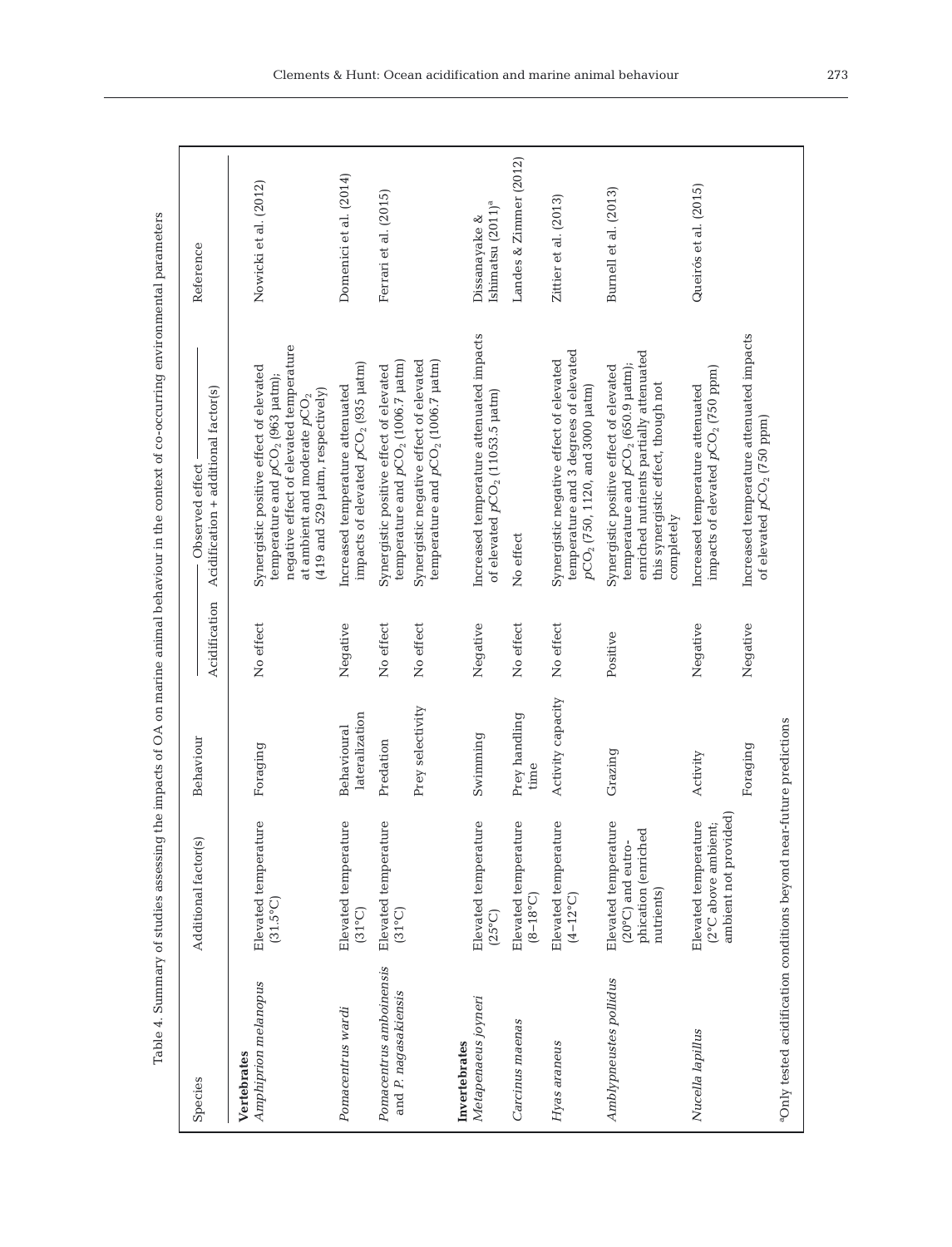ocean, present-day oceanic  $CO<sub>2</sub>$  concentrations are known to vary spatially and temporally, particularly in coastal regions (e.g. Duarte et al. 2013, Waldbusser & Salisbury 2014), driven by a variety of biotic and abiotic factors (e.g. Hinga 2002, Blackford & Gilbert 2007, Doney et al. 2007, Dore et al. 2009). However, the ways in which carbonate system variability will respond to a changing climate are still unknown (e.g. Helmuth et al. 2014). Given the highly complex spatial and temporal variability in the marine carbonate system and the uncertainty of how climatic variability will respond to changing conditions, it is imperative that studies assess the behavioural impacts of carbonate system variability on marine species. Since such variability can modulate an organism's duration of exposure to conditions above, at, or below those that may elicit a biological effect, as well as increase or decrease the frequency and magnitude of extremes that an organism experiences (e.g. Shaw et al. 2013), variability can offset or amplify OA effects on behaviour. For example, Alenius & Munguia (2012) found stable low pH conditions  $(7.60 \pm 0.01 \text{ (SE)})$ ; approx. range 7.5−7.7) had no impact on isopod (*Paradella dianae*) swimming behaviour and harassment response, but increased variability around the low pH mean  $(7.60 \pm 0.03 \text{ (SE)}$ ; approx. range 7.3− 8.0) had a negative impact on both behaviours.

Because OA effects on behaviour have primarily been determined under relatively stable  $CO<sub>2</sub>$  conditions, it is unclear how well results will allow us to predict effects in more variable coastal systems. Although the reported results for larval reef fishes are likely accurate since they reside in the wellbuffered open ocean, coastal species are likely to experience more variable conditions (Duarte et al. 2013, Waldbusser & Salisbury 2014). Because we cannot yet predict environmental variability in the future, it is difficult to apply such parameters accurately to experimental designs (e.g. Helmuth et al. 2014). As a result, research programs should be developed to predict carbonate system variability under projected future means to accurately determine the behavioural effects of coastal OA. Moreover, carbonate system variability should be coupled with variability in other environmental drivers. Although difficult and highly complex, such studies would provide much more predictive power for understanding OA effects on behaviour and would advance understanding toward a much-needed unifying theory for large scale predications regarding the biological impacts of OA.

## **ACCLIMATION AND ADAPTATION POTENTIAL**

While most studies assessing OA effects on behaviour employ only one life history stage, some have addressed the potential for transgenerational and temporal acclimation and adaptation to alleviate single-generation effects. While the negative effects of OA on the escape performance of juvenile reef fish were partially alleviated by parental exposure to elevated CO<sub>2</sub> (Allan et al. 2014), transgenerational acclimation and adaptation had no impact on the negative effects of OA on predator avoidance and lateralization in juvenile damselfish (*Acanthochromis polyacanthus*; Welch et al. 2014). Appelhans et al. (2014) reported that juvenile sea star (*Asterias rubens*) feeding behaviour and righting response did not display acclimation potential over a 6 wk period. Similar effects in the laboratory and field for fishes residing in naturally elevated  $CO<sub>2</sub>$  environments also suggest that temporal acclimation and adaptation are insufficient to offset OA effects on reef fish behaviour (Munday et al. 2014).

Populations can also adapt to OA through genetic adaptation, where the offspring of successfully re producing individuals in an OA-exposed population inherit successful traits from parents to tolerate elevated  $CO<sub>2</sub>$  (Shaw & Etterson 2012). Although genetic adaptation has been tested for physiological endpoints (e.g. Schlegel et al. 2012, 2015), the role of genetic heritability in alleviating OA effects on behaviour remains untested. However, approaches to such experiments have been proposed (Sunday et al. 2014) and provide a template for expanding OAbehaviour research into this realm. Ultimately, at present, acclimation and adaptation do not appear sufficient in reducing OA effects on behaviour, but more research is certainly warranted.

## **GENERALIZATIONS AND FUTURE RESEARCH**

Ocean acidification is likely to impact marine animal behaviour in a myriad of ways. While invertebrates appear more vulnerable to OA physiologically, fishes appear to be more affected behaviourally, with the direction and magnitude of OA effects likely to vary across species, ecosystems, and behaviours. Not all studies have used realistic OA scenarios and behavioural responses appear unpredictable beyond  $pCO<sub>2</sub>$  conditions of  $\sim$ 1000 µatm; however, such studies should not be considered in the context of nearfuture (2050–2100) OA. Furthermore, behavioural changes do not always result in negative outcomes,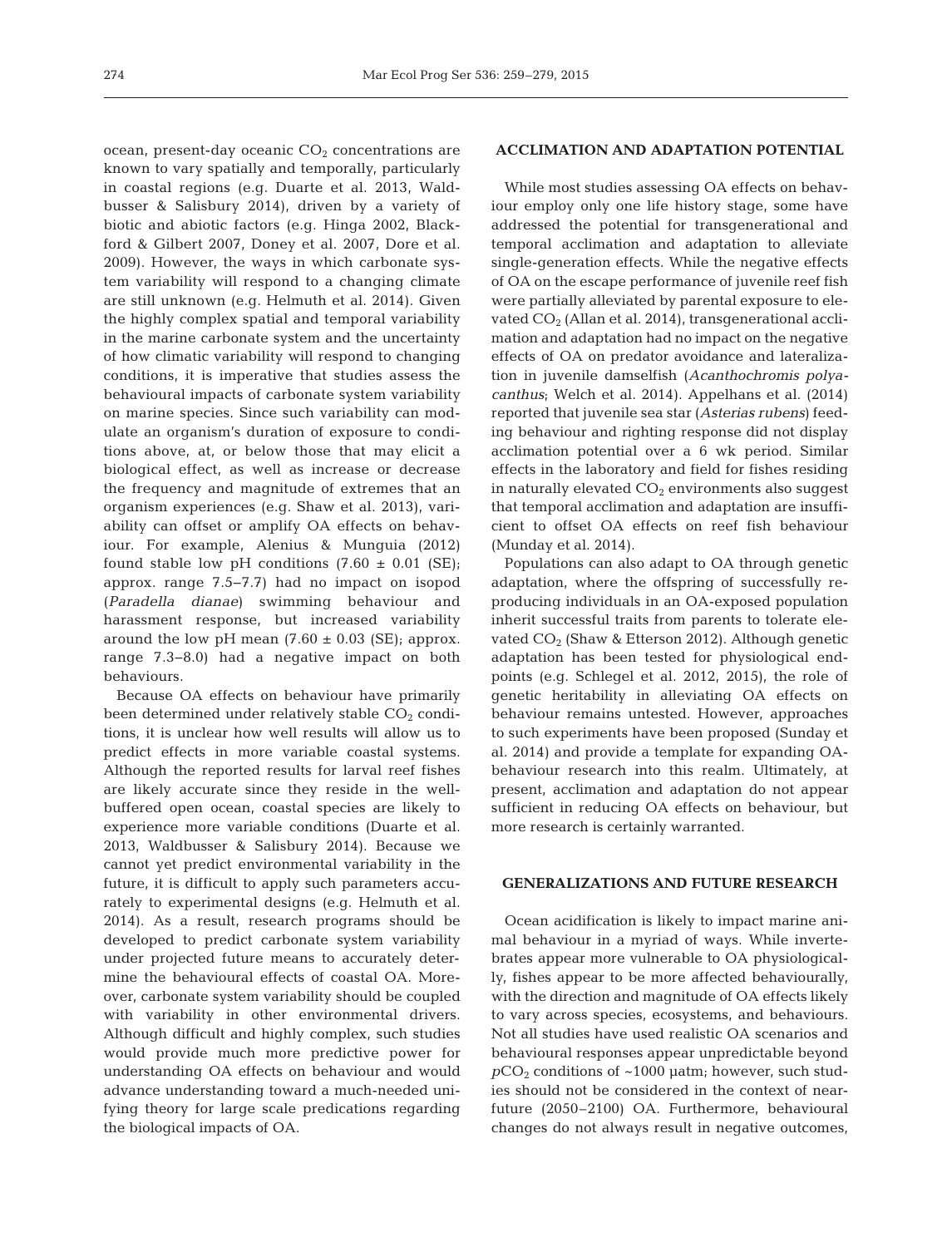but can elicit positive and/or negative impacts. For example, the overall outcome of bivalves rejecting more acidic sediments can positively reduce 'death by dissolution' (Green et al. 2009, 2013, Clements & Hunt 2014), but increase vulnerability to other mortality factors (Hunt & Scheibling 1997). As such, more research exploring an array of species, systems, and behaviours is necessary to understand how OA affects behaviour and how this translates to populations, communities, and ecosystems. The interactive effects of multiple environmental drivers and their associated variability require immediate attention, along with the potential of transgenerational acclimation and adaptation, to diminish the effects of OA in subsequent generations. Additionally, a mechanistic understanding of the link between acid-base regulation and GABAA receptor functioning under elevated  $CO<sub>2</sub>$  could potentially resolve species-specific responses. Detailed suggestions for future OAbehaviour research for vertebrates and invertebrates are given below.

#### **Vertebrates**

Predator−prey interactions, homing ability, choice and discriminatory behaviour, auditory response, learning, foraging, exploratory behaviour, and behavioural lateralization in marine fishes have all been reported to be affected by OA, while other behaviours, such as swimming behaviour, appear relatively unaffected. Although the impacts of OA on marine fishes are well documented, studies have predominantly focused on coral reef fishes. Given the specialized nature of coral reef ecosystems and the high degree of biodiversity in comparison to most other systems, it is important to expand OA-fish behaviour studies to more taxa residing outside of coral reefs. Furthermore, among the studies that have been conducted, contrasting results for fish species within coral reef systems suggest that OA effects on fish behaviour are species specific. It is thus necessary to better understand the mechanistic association between acid-base regulation and  $GABA_A$  receptor functioning, as this could reconcile speciesspecific effects and lead to an overarching theory of how OA affects behaviour. Although co-occurring environmental drivers (e.g. temperature, salinity, oxygen, eutrophication) will interact with OA to alleviate or amplify the effects of elevated  $CO<sub>2</sub>$  on marine fish behaviour, studies incorporating multiple drivers are limited (Table 2). Furthermore, environmental variability is neglected in OA-fish behaviour studies.

As such, research is needed to determine how changes in multiple environmental drivers will interact with OA to impact marine fish behaviour and how variability associated with these drivers will influence behaviour in coastal fish species. Finally, although some studies have marked and observed laboratory-reared fish in the wild (e.g. Ferrari et al. 2011a, Devine et al. 2012a), most studies rely on laboratory experiments. More field studies of fish behaviour in areas of naturally elevated  $CO<sub>2</sub>$  should be conducted to broaden the current understanding of how OA will or potentially already has impacted the behaviour of marine fishes.

#### **Invertebrates**

Although OA will impact the behaviour of marine invertebrates, the impacts will likely be variable across species, ecosystems, and behaviours. For example, the direction and magnitude of OA effects on predator−prey relationships will depend on the dynamics of the system and species involved, with different behaviours being impacted in different ways. OA effects on invertebrate behaviour may differ across developmental stages for an individual species as well. Given the contrasting results within and between species and systems, coupled with the lack of OA-induced behavioural research for some groups of organisms (e.g. corals, polychaetes, and a myriad of other invertebrate taxa), research employing different systems and taxonomic groups is warranted. Although  $GABA_A$  receptor interference seems to be a widely applicable mechanism for OA impacts on vertebrate behaviour, our mechanistic understanding of OA effects on invertebrate behaviour is rudimentary and requires more research. As with fishes, understanding the link between acid-base regulation and GABAA receptor functioning could account for observed species specificity and help to develop a unifying theory of OA effects on invertebrate behaviour.

*Acknowledgements*. We thank Melanie Bishop for her assistance with compiling data. We acknowledge the feedback of 3 anonymous reviewers and Dr. Paul Snelgrove, whose comments greatly improved the manuscript. This work was funded through an NSERC Discovery Grant to H.L.H. and an NBIF and UNB Graduate Scholarships to J.C.C.

#### REFERENCES

▶ [Albright R, Mason B, Miller M, Langdon C \(2010\) Ocean](http://dx.doi.org/10.1073/pnas.1007273107) acidification compromises recruitment success of the threatened Caribbean coral *Acropora palmata.* Proc Natl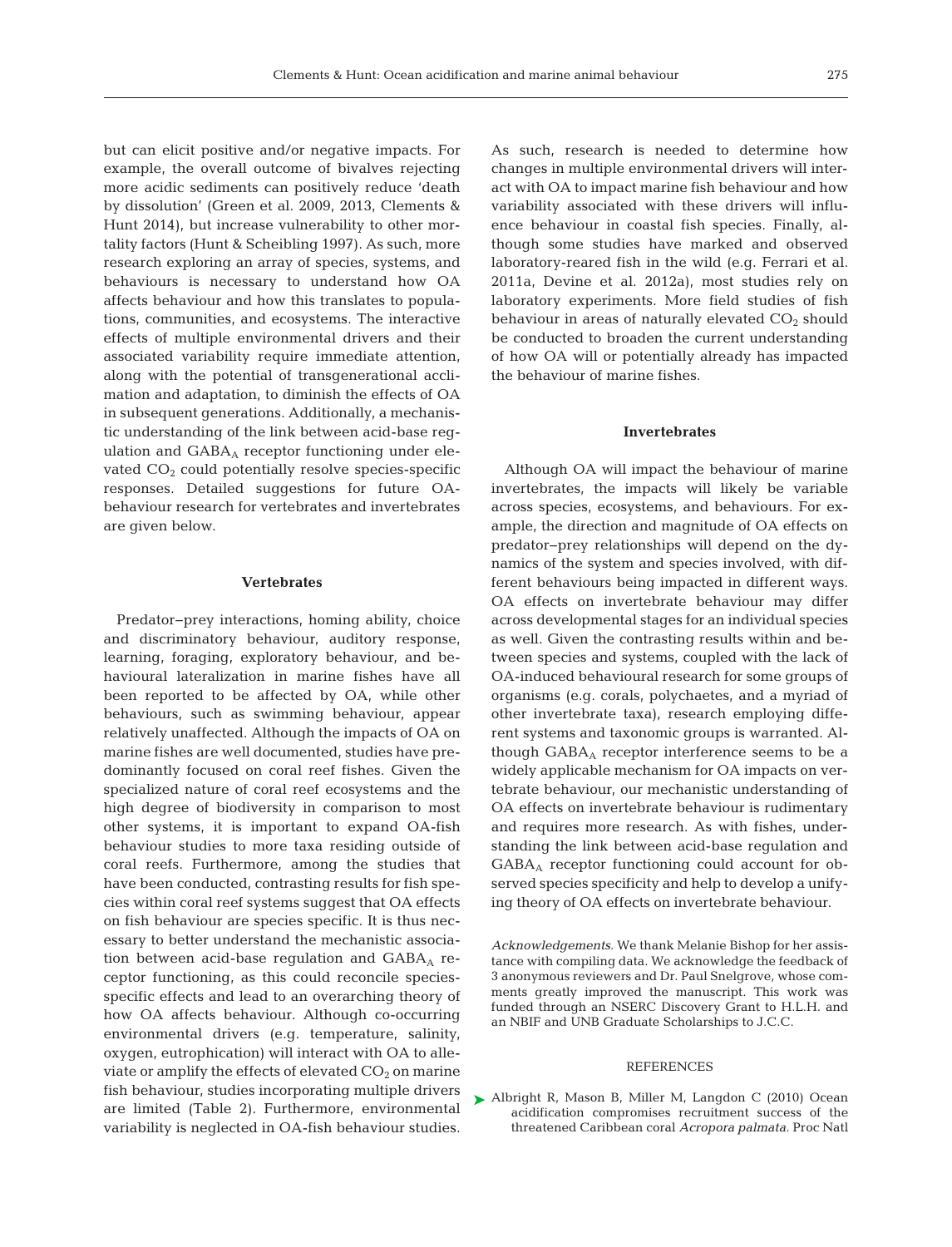Acad Sci USA 107:20400-20404

- ► [Alenius B, Munguia P \(2012\) Effects of pH variability on the](http://dx.doi.org/10.1080/10236244.2012.727235) intertidal isopod, *Paradella dianae.* Mar Freshw Behav Physiol 45: 245−259
- ► [Allan BJM, Domenici P, McCormick MI, Watson SA, Mun](http://dx.doi.org/10.1371/journal.pone.0058520)day PL (2013) Elevated  $CO<sub>2</sub>$  affects predator-prey interactions through altered performance. PLoS ONE 8: e58520
- ► [Allan BJM, Miller GM, McCormick MI, Domenici P, Mun](http://dx.doi.org/10.1098/rspb.2013.2179)day PL (2014) Parental effects improve escape performance of juvenile fish in a high- $CO<sub>2</sub>$  world. Proc R Soc B 281: 20132179
- ▶ [Appelhans YS, Thomsen J, Pansch C, Melzner F, Wahl M](http://dx.doi.org/10.3354/meps09697) (2012) Sour times: seawater acidification effects on growth, feeding behaviour and acid –base status of *Asterias rubens* and *Carcinus maenas.* Mar Ecol Prog Ser 459: 85−97
- ▶ [Appelhans YS, Thomsen J, Opitz S, Pansch C, Melzner F,](http://dx.doi.org/10.3354/meps10884) decrease feeding and growth with no acclimation potential. Mar Ecol Prog Ser 509:227-239
- ► [Barry JP, Lovera C, Buck KR, Peltzer ET and others \(2014\)](http://dx.doi.org/10.1021/es501603r) Use of a free ocean  $CO<sub>2</sub>$  enrichment (FOCE) system to evaluate the effects of ocean acidification on the foraging behaviour of a deep-sea urchin. Environ Sci Technol 48: 9890−9897
- ► [Bibby R, Cleall-Harding P, Rundle S, Widdicombe S, Spicer](http://dx.doi.org/10.1098/rsbl.2007.0457) J (2007) Acidification disrupts induced defences in the intertidal gastropod *Littorina littorea.* Biol Lett 3: 699−701
- ► [Bignami S, Enochs IC, Manzello DP, Sponaugle S, Cowen](http://dx.doi.org/10.1073/pnas.1301365110) RK (2013) Ocean acidification alters the otoliths of a pantropical fish species with implications for sensory function. Proc Natl Acad Sci USA 110:7366-7370
- $\blacktriangleright$  Blackford JC, Gilbert FJ (2007) pH variability and  $CO_2$ induced acidification in the North Sea. J Mar Syst 64: 229−241
- ► [Bopp L, Resplandy L, Orr JC, Doney SC and others \(2013\)](http://dx.doi.org/10.5194/bg-10-6225-2013) Multiple stressors of ocean ecosystems in the 21st century: projections with CMIP5 models. Biogeosciences 10: 6225−6245

Breed M, Sanchez L (2010) What functions of living systems underlie behaviour? Nature Educ Knowl 3:67

- $\blacktriangleright$  Briffa M, de la Haye K, Munday PL (2012) High CO<sub>2</sub> and marine animal behaviour: potential mechanisms and ecological consequences. Mar Pollut Bull 64:1519-1528
- ▶ [Brodie ED Jr, Formanowicz DR, Brodie ED III \(1991\) Preda](http://dx.doi.org/10.1080/08927014.1991.9525390)tor avoidance and antipredator mechanisms: distinct pathways to survival. Ethol Ecol Evol 3:73-77
- ▶ [Burnell OW, Russell BD, Irving AD, Connell SD \(2013\)](http://dx.doi.org/10.3354/meps10323) Eutrophication offsets increased sea urchin grazing on seagrass caused by ocean warming and acidification. Mar Ecol Prog Ser 485:37-46
- [Chan KYK, Grünbaum D, O'Donnell MJ \(2011\) Effects of](http://dx.doi.org/10.1242/jeb.054809) ➤ ocean-acidification-induced morphological changes on larval swimming and feeding. J Exp Biol 214: 3857−3867
- ► [Chan KYK, García E, Dupont S \(2015\) Acidification reduced](http://dx.doi.org/10.1038/srep09764) growth rate but not swimming speed of larval sea urchins. Sci Rep 5: 9764
- [Chivers DP, McCormick MI, Nilsson GE, Munday PL and](http://dx.doi.org/10.1111/gcb.12291) ➤ others (2014) Impaired learning of predators and lower prey survival under elevated  $CO<sub>2</sub>$ : a consequence of neuro transmitter interference. Glob Change Biol 20: 515−522
- ▶ [Clements JC, Hunt HL \(2014\) Influence of sediment acidifi](http://dx.doi.org/10.1016/j.jembe.2014.01.002)cation and water flow on sediment acceptance and dis-

persal of juvenile soft-shell clams (*Mya arenaria* L.). J Exp Mar Biol Ecol 453: 62−69

- [Cripps IL, Munday PL, McCormick MI \(2011\) Ocean acidifi-](http://dx.doi.org/10.1371/journal.pone.0022736)➤ cation affects prey detection by a predatory reef fish. PLoS ONE 6:e22736
- ► [de la Haye KL, Spicer JI, Widdicombe S, Briffa M \(2011\)](http://dx.doi.org/10.1016/j.anbehav.2011.05.030) Reduced seawater pH disrupts resource assessment and decision making in the hermit crab *Pagurus bernhardus.* Anim Behav 82:495–501
- [de la Haye KL, Spicer JI, Widdicombe S, Briffa M \(2012\)](http://dx.doi.org/10.1016/j.jembe.2011.11.013) ➤ Reduced seawater pH disrupts chemo-responsive be haviour in an intertidal crustacean. J Exp Mar Biol Ecol 412: 134−140
- ▶ [Denman K, Christian JR, Steiner N, Pörtner HO, Nojiri Y](http://dx.doi.org/10.1093/icesjms/fsr074) (2011) Potential impacts of future ocean acidification on marine ecosystems and fisheries: current knowledge and recommendations for future research. ICES J Mar Sci 68: 1019−1029
- Wahl M (2014) Juvenile sea stars exposed to acidification  $\quadtriangleright$  [Devine BM, Munday PL \(2013\) Habitat preferences of coral](http://dx.doi.org/10.1007/s00227-012-2051-1)associated fishes are altered by short-term exposure to elevated CO<sub>2</sub>. Mar Biol 160:1955-1962
	- ▶ [Devine BM, Munday PL, Jones GP \(2012a\) Homing ability of](http://dx.doi.org/10.1007/s00442-011-2081-2) adult cardinalfish is affected by elevated carbon dioxide. Oecologia 168:269-276
	- $\blacktriangleright$  Devine BM, Munday PL, Jones GP (2012b) Rising CO<sub>2</sub> concentrations affect settlement behaviour of larval damselfishes. Coral Reefs 31:229-238
	- ► [Dissanayake A, Ishimatsu A \(2011\) Synergistic effects of](http://dx.doi.org/10.1093/icesjms/fsq188) elevated  $CO<sub>2</sub>$  and temperature on the metabolic scope and activity in a shallow-water coastal decapod (*Meta penaeus joyneri*; Crustacea:Penaeidae). ICES J Mar Sci 68: 1147−1154
	- [Dixson DL, Munday PL, Jones GP \(2010\) Ocean acidification](http://dx.doi.org/10.1111/j.1461-0248.2009.01400.x) ➤ disrupts the innate ability of fish to detect predator olfactory cues. Ecol Lett 13:68–75
	- ► [Dixson DL, Jennings AR, Atema J, Munday PL \(2014\) Odor](http://dx.doi.org/10.1111/gcb.12678) tracking in sharks is reduced under future ocean acidification conditions. Glob Change Biol 21:1454–1462
	- [Domenici P, Allan B, McCormick MI, Munday PL \(2012\) Ele-](http://dx.doi.org/10.1098/rsbl.2011.0591)➤ vated carbon dioxide affects behavioural lateralization in a coral reef fish. Biol Lett 8: 78−81
	- ► [Domenici P, Allan BJM, Watson SA, McCormick MI, Mun](http://dx.doi.org/10.1371/journal.pone.0087969)day PL  $(2014)$  Shifting from right to left: the combined effect of elevated  $CO<sub>2</sub>$  and temperature on behavioural lateralization in a coral reef fish. PLoS ONE 9:e87969
	- ▶ [Doney SC, Mahowald N, Lima I, Feely RA, Mackenzie FT,](http://dx.doi.org/10.1073/pnas.0702218104) Lamarque JF, Rasch PJ (2007) Impact of anthropogenic atmospheric nitrogen and sulfur deposition in ocean acidification and the inorganic system. Proc Natl Acad Sci USA 104:14580-14585
	- ► [Doney SC, Ruckelshaus M, Emmett-Duffy J, Barry JP and](http://dx.doi.org/10.1146/annurev-marine-041911-111611) others (2012) Climate change impacts on marine ecosystems. Annu Rev Mar Sci 4: 11−37
	- ▶ [Dore JE, Lukas R, Sadler DW, Church MJ, Karl DM \(2009\)](http://dx.doi.org/10.1073/pnas.0906044106) Physical and biogeochemical modulation of ocean acidification in the central North Pacific. Proc Natl Acad Sci USA 106:12235-12240
	- ▶ [Doropoulos C, Ward S, Diaz-Pulido G, Hoegh-Guldberg O,](http://dx.doi.org/10.1111/j.1461-0248.2012.01743.x) Mumby PJ (2012) Ocean acidification reduces coral recruitment by disrupting intimate larval-algal settlement interactions. Ecol Lett 15:338-346
	- ▶ [Duarte CM, Hendriks IE, Moore TS, Olsen YS and others](http://dx.doi.org/10.1007/s12237-013-9594-3) (2013) Is ocean acidification an open-ocean syndrome? Understanding anthropogenic impacts on seawater pH. Estuar Coast 36: 221−236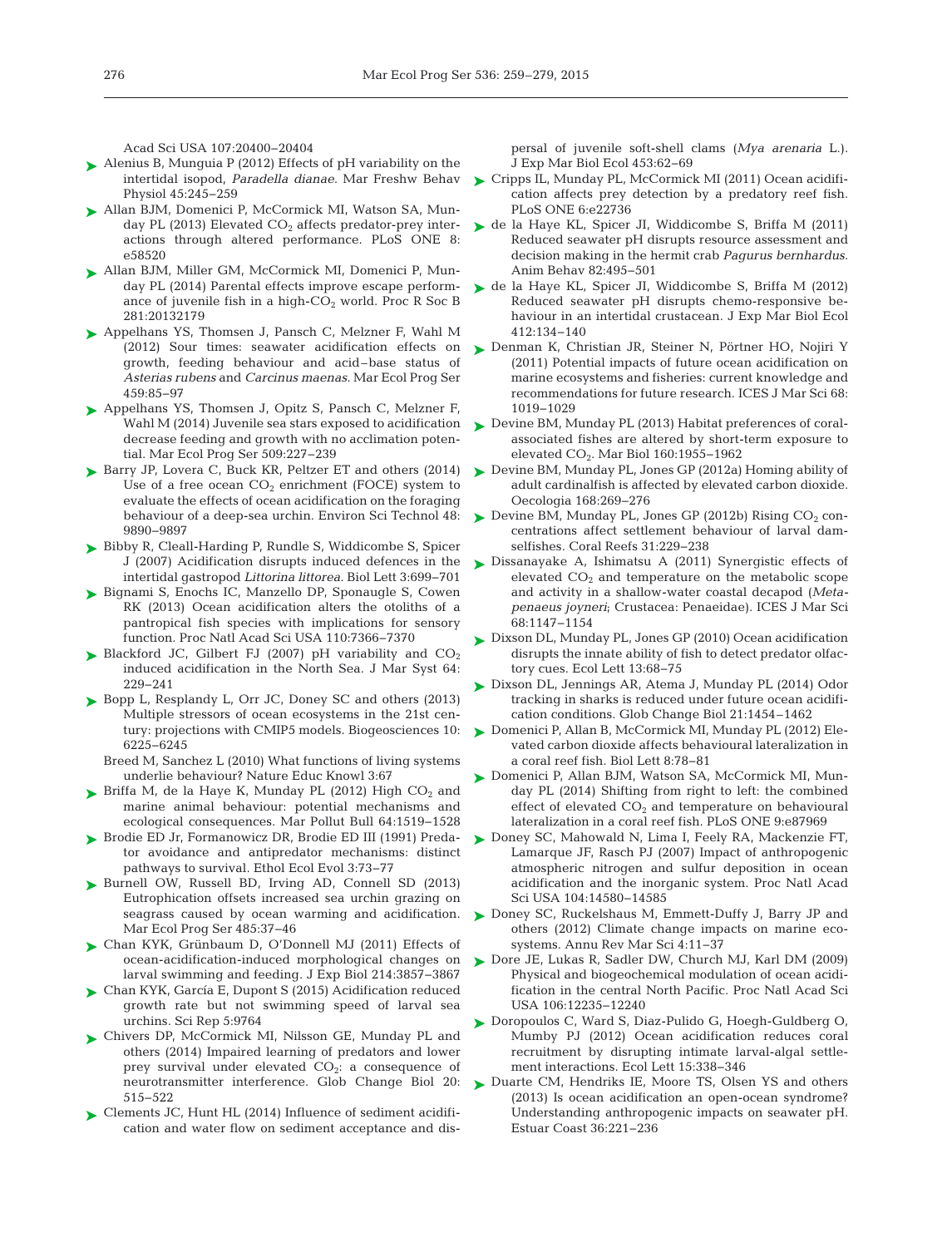- ► [Ellis RP, Bersey J, Rundle SD, Hall-Spencer JM, Spicer JI](http://dx.doi.org/10.3354/ab00118) ► [Hinga KR \(2002\) Effects of pH on coastal marine phyto-](http://dx.doi.org/10.3354/meps238281)(2009) Subtle but significant effects of  $CO<sub>2</sub>$  acidified seawater on embryos of the intertidal snail, *Littorina obtusata.* Aquat Biol 5:41-48
- ▶ [Ferrari MC, Dixson DL, Munday PL, McCormick MI,](http://dx.doi.org/10.1111/j.1365-2486.2011.02439.x) Meekan MG, Sih A, Chivers DP (2011a) Intrageneric variation in antipredator responses of coral reef fishes affected by ocean acidification: implications for climate change projections on marine communities. Glob Change Biol 17:2980-2986
- [Ferrari MC, McCormick MI, Munday PL, Meekan MG, Dix-](http://dx.doi.org/10.1111/j.1461-0248.2011.01683.x)➤ son DL, Lonnstedt Ö, Chivers DP (2011b) Putting prey and predator into the  $CO<sub>2</sub>$  equation—qualitative and quantitative effects of ocean acidification on predatoryprey interactions. Ecol Lett 14: 1143−1148
- ► [Ferrari MC, Manassa RP, Dixson DL, Munday PL and others](http://dx.doi.org/10.1371/journal.pone.0031478) (2012a) Effects of ocean acidification on learning in coral reef fishes. PLoS ONE 7:e31478
- [Ferrari MC, McCormick MI, Munday PL, Meekan MG, Dix-](http://dx.doi.org/10.1111/j.1365-2435.2011.01951.x)➤ son DL, Lonnstedt Ö, Chivers DP (2012b) Effects of ocean acidification on visual risk assessment in coral reef fishes. Funct Ecol 26: 553−558
- ▶ [Ferrari MC, Munday PL, Rummer JL, McCormick MI and](http://dx.doi.org/10.1111/gcb.12818) others (2015) Interactive effects of ocean acidification and rising sea temperatures alter predation rate and predator selectivity in reef fish communities. Glob Change Biol 21: 1848−1855
- ► [García-Lavandeira M, Silva A, Abad M, Pazos AJ, Sánchez](http://dx.doi.org/10.1016/j.jembe.2004.10.011) ► Kurihara H (2008) Effects of CO<sub>2</sub>-driven ocean acidification JL, Pérez-Parallé ML (2005) Effects of GABA and epine phrine on the settlement and metamorphosis of the larvae of four species of bivalve molluscs. J Exp Mar Biol Ecol 316: 149−156
- [Gonyou HW \(1994\) Why the study of animal behaviour is](http://www.ncbi.nlm.nih.gov/entrez/query.fcgi?cmd=Retrieve&db=PubMed&list_uids=7982848&dopt=Abstract) ➤ associated with the animal welfare issue. J Anim Sci 72: 2171−2177
- ► [Green L, Jutfelt F \(2014\) Elevated carbon dioxide alters the](http://dx.doi.org/10.1098/rsbl.2014.0538) plasma composition and behaviour of a shark. Biol Lett 10: 20140538
- ▶ [Green MA, Waldbusser GG, Reilly SL, Emerson K \(2009\)](http://dx.doi.org/10.4319/lo.2009.54.4.1037) Death by dissolution: sediment saturation state as a mortality factor for juvenile bivalves. Limnol Oceanogr 54: 1037−1047
- ▶ [Green MA, Waldbusser GG, Hubazc L, Cathcart E, Hall J](http://dx.doi.org/10.1007/s12237-012-9549-0) (2013) Carbonate mineral saturation state as the recruitment cue for settling bivalves in marine muds. Estuar Coast 36: 18−27
- ► [Gregory RS \(1993\) Effect of turbidity on the predator avoid](http://dx.doi.org/10.1139/f93-026)ance behaviour of juvenile Chinook salmon (*Oncorhynchus tshawytscha*). Can J Fish Aquat Sci 50: 233−240
- $\blacktriangleright$  Hamilton TJ, Holcombe A, Tresguerres M (2014) CO<sub>2</sub>induced ocean acidification increases anxiety in rockfish via alteration of GABA<sub>A</sub> receptor functioning. Proc R Soc B 281:20132509
	- Heinrich DDU, Watson SA, Rummer JL, Brandl SJ, Simpendorfer CA, Heupel MR, Munday PL (2015) Foraging behaviour of the epaulette shark *Hemiscyllium ocellatum* is not affected by elevated CO<sub>2</sub>. ICES J Mar Sci, doi: 10.1093/icesjms/fsv085
- ▶ [Helmuth B, Russell BD, Connell SD, Dong Y and others](http://dx.doi.org/10.1186/s40665-014-0006-0) (2014) Beyond long-term averages: making biological sense of a rapidly changing world. Clim Change Response 1:6
- ▶ [Heuer RM, Grosell M \(2014\) Physiological impacts of ele](http://dx.doi.org/10.1152/ajpregu.00064.2014)vated carbon dioxide and ocean acidification on fish. Am J Physiol Regul Integr Comp Physiol 307: R1061−R1084
- plankton. Mar Ecol Prog Ser 238:281-300
- Hoegh-Guldberg O, Cai R, Poloczanska ES, Brewer PG and others (2014) The ocean. In: Barros VR, Field CB, Dokken DJ, Mastrandrea MD and others (eds) Climate change 2014: impacts, adaptation, and vulnerability. Part B: regional aspects. Contribution of Working Group II to the Fifth Assessment Report of the Intergovernmental Panel on Climate Change. Cambridge University Press, Cambridge, p 1655−1731
- Hughes BO (1988) Discussion 2. Behavioural needs of farm animals. Appl Anim Behav Sci 19: 339−386
- ► [Hunt HL, Scheibling RE \(1997\) Role of early post-settlement](http://dx.doi.org/10.3354/meps155269) mortality in recruitment of benthic marine invertebrates. Mar Ecol Prog Ser 155:269-301
- [Jessen KR, Mirsky R, Dennison ME, Burnstock G \(1979\)](http://dx.doi.org/10.1038/281071a0) ➤ GABA may be a neurotransmitter in the vertebrate peripheral nervous system. Nature 281:71–74
- ▶ Jutfelt F, Hedgärde M (2015) Juvenile Atlantic cod behaviour appears robust to near-future  $CO<sub>2</sub>$  levels. Front Zool 12:11
- [Jutfelt F, de Souza KB, Vuylsteke A, Sturve J \(2013\) Behav-](http://dx.doi.org/10.1371/journal.pone.0065825)➤ ioural disturbances in a temperate fish exposed to sustained high-CO<sub>2</sub> levels. PLoS ONE 8:e65825
- [Karhunen T, Airaksinen MS, Tuomisto L, Panula P \(1993\)](http://dx.doi.org/10.1002/cne.903340311) ➤ Neurotransmitters in the nervous system of *Macoma balthica* (Bivalvia). J Comp Neurol 334: 477−488
- on the early developmental stages of invertebrates. Mar Ecol Prog Ser 373: 275−284
- [Lai F, Jutfelt F, Nilsson G \(2015\) Altered neurotransmitter](http://dx.doi.org/10.1093/conphys/cov018) ➤ function in CO2-exposed stickleback (*Gasterosteus* aculeatus): a temperate model species for ocean acidification research. Conserv Physiol 3:cov018
- ► [Landes A, Zimmer M \(2012\) Acidification and warming](http://dx.doi.org/10.3354/meps09666) affect both a calcifying predator and prey, but not their interaction. Mar Ecol Prog Ser 450: 1−10
- ► [Li W, Gao K \(2012\) A marine secondary producer respires](http://dx.doi.org/10.1016/j.marpolbul.2012.01.033) and feeds more in a high CO<sub>2</sub> ocean. Mar Pollut Bull 64: 699−703
- ► [Luskick S, Battersby B, Kelty M \(1978\) Behavioural ther](http://dx.doi.org/10.1126/science.635577)moregulation: orientation toward the sun in herring gulls. Science 200: 81−83
	- Malmros IE (2012) Optimal foraging theory OFT: background, problems and possibilities. BSc thesis, University of Gotland, Sweden
- [Maneja RH, Frommel AY, Browman HI, Clemmesen C and](http://dx.doi.org/10.1007/s00227-012-2054-y) ➤ others (2013) The swimming kinematics of larval Atlantic Cod, *Gadus morhua* L., are resilient to elevated seawater *p*CO2. Mar Biol 160: 1963−1972
- ▶ [Manríquez PH, Jara ME, Mardones ML, Navarro JM and](http://dx.doi.org/10.1371/journal.pone.0068643) others (2013) Ocean acidification disrupts prey responses to predator cues but not net prey shell growth in *Con cholepas concholepas* (loco). PLoS ONE 8: e68643
- ► [Manríquez PH, Jara ME, Mardones ML, Torres R and others](http://dx.doi.org/10.3354/meps10703) (2014) Ocean acidification affects predator avoidance behaviour but not prey detection in the early ontogeny of a keystone species. Mar Ecol Prog Ser 502: 157−167
- ► [McCormick MI, Watson SA, Munday PL \(2013\) Ocean acid](http://dx.doi.org/10.1038/srep03280)ification reverses competition for space as habitats degrade. Sci Rep 3:3280
- [Melzner F, Göbel S, Langenbuch M, Gutowska MA, Pörtner](http://dx.doi.org/10.1016/j.aquatox.2008.12.011) ➤ HO, Lucassen M (2009) Swimming performance in Atlantic Cod (*Gadus morhua*) following long-term (4–12 months) acclimation to elevated seawater *P<sub>CO2</sub>*. Aquat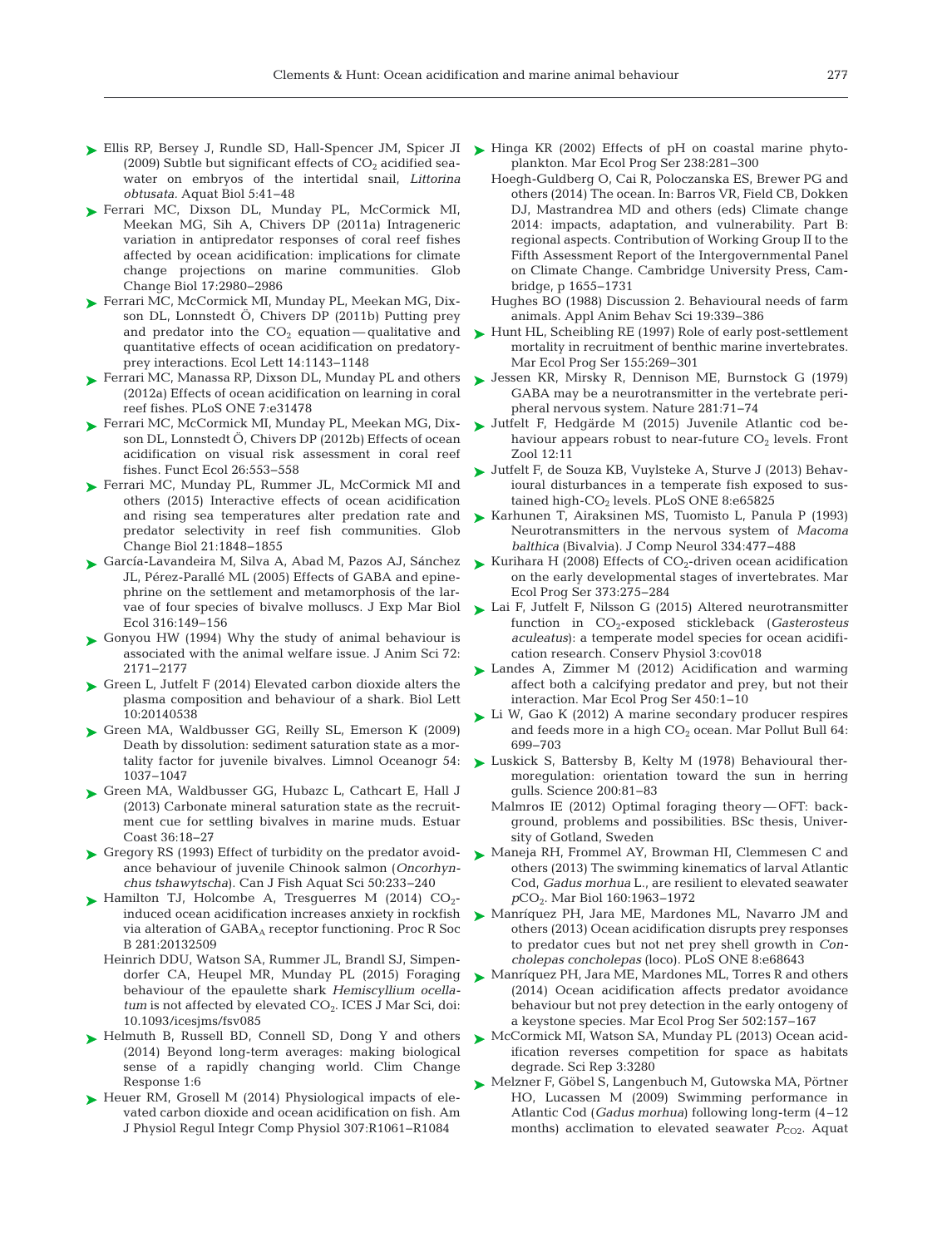Toxicol 92: 30−37

- ► [Mench J \(1998\) Why it is important to understand animal](http://dx.doi.org/10.1093/ilar.39.1.20) behaviour. ILAR J 39:20-26
- [Mesías-Gansbiller C, Bendimerad MEA, Román G, Pazos](http://dx.doi.org/10.2983/0730-8000(2008)27%5b261%3ASBOBSL%5d2.0.CO%3B2) ➤ AJ, Sánchez JL, Pérez-Parallé ML (2008) Settlement behaviour of black scallop larvae (*Chlamys varia*, L.) in response to GABA, epinephrine and IBMX. J Shellfish Res 27: 261−264
- ► [Munday PL, Dixson DL, Donelson JM, Jones GP, Pratchett](http://dx.doi.org/10.1073/pnas.0809996106) MS, Devitsina GV, Døving KB (2009) Ocean acidification impairs olfactory discrimination and homing ability of a marine fish. Proc Natl Acad Sci USA 106: 1848−1852
- ► [Munday PL, Dixson DL, McCormick MI, Meekan M, Ferrari](http://dx.doi.org/10.1073/pnas.1004519107) MC, Chivers DP (2010) Replenishment of fish populations is threatened by ocean acidification. Proc Natl Acad Sci USA 107: 12930−12934
- ► [Munday PL, Hernaman V, Dixson DL, Thorrold SR \(2011\)](http://dx.doi.org/10.5194/bg-8-1631-2011) Effect of ocean acidification on otolith development in larvae of a tropical marine fish. Biogeosciences 8: 1631−1641
- ► [Munday PL, Pratchett MS, Dixson DL, Donelson JM, Endo](http://dx.doi.org/10.1007/s00227-012-2111-6) GGK, Reynolds AD, Knuckey R (2013) Elevated CO2 affects the behaviour of an ecologically and economically important coral reef fish. Mar Biol 160: 2137−2144
- [Munday PL, Cheal AJ, Dixson DL, Rummer JL, Fabricius KE](http://dx.doi.org/10.1038/nclimate2195) ➤ (2014) Behavioural impairment in reef fishes caused by ocean acidification at  $CO<sub>2</sub>$  seeps. Nature Clim Change 4: 487−491
- ▶ [Näslund J, Lindström E, Lai F, Jutfelt F \(2015\) Behavioural](http://dx.doi.org/10.1071/MF14144) responses to simulated bird attacks in marine threespined sticklebacks after exposure to high  $CO<sub>2</sub>$  levels. Mar Freshw Res, doi: 10.1071/MF14144
- [Nilsson GE, Dixson DL, Domenici P, McCormick MI,](http://dx.doi.org/10.1038/nclimate1352) ➤ Sørensen C, Watson SA, Munday PL (2012) Near-future carbon dioxide levels alter fish behaviour by interfering with neurotransmitter function. Nature Clim Change 2: 201−204
- ▶ [Nowicki JP, Miller GM, Munday PL \(2012\) Interactive](http://dx.doi.org/10.1016/j.jembe.2011.10.020) effects of elevated temperature and  $CO<sub>2</sub>$  on foraging behaviour of juvenile coral reef fish. J Exp Mar Biol Ecol 412: 46−51
- ▶ [Persons MH, Walker SE, Rypstra AL, Marshall SD \(2001\)](http://dx.doi.org/10.1006/anbe.2000.1594) Wolf spider predator avoidance tactics and survival in the presence of diet-associated predator cues (Araneae: Lycosidae). Anim Behav 61:43-51
- ▶ [Pörtner HO \(2008\) Ecosystem effects of ocean acidification](http://dx.doi.org/10.3354/meps07768) in times of warming:a physiologist's view. Mar Ecol Prog Ser 373:203-217
- ▶ [Pörtner HO, Langenbuch M, Reipschläger A \(2004\) Biologi](http://dx.doi.org/10.1007/s10872-004-5763-0)cal impact of elevated ocean  $CO<sub>2</sub>$  concentrations: lessons from animal physiology and earth history. J Oceanogr 60: 705−718
- ▶ [Queirós AM, Fernandes JA, Faulwetter S, Nunes J and oth](http://dx.doi.org/10.1111/gcb.12675)ers (2015) Scaling up experimental ocean acidification and warming research: from individuals to the ecosystem. Glob Change Biol 21: 130−143
- ▶ [Reum JCP, Alin SR, Feely RA, Newton J, Warner M,](http://dx.doi.org/10.1371/journal.pone.0089619) McElhany P (2014) Seasonal carbonate chemistry covariation with temperature, oxygen, and salinity in a fjord estuary:implications for the design of ocean acidification experiments. PLoS ONE 9:e89619
- ▶ [Ries JB, Cohen AL, McCorkle D \(2009\) Marine calcifiers](http://dx.doi.org/10.1130/G30210A.1) exhibit mixed responses to CO<sub>2</sub>-induced ocean acidification. Geology 37: 1131−1134
- ► [Saba GK, Schofield O, Torres JJ, Ombres EH, Steinberg DK](http://dx.doi.org/10.1371/journal.pone.0052224)

(2012) Increased feeding and nutrient excretion of adult Antarctic krill, *Euphausia superba*, exposed to enhanced carbon dioxide (CO<sub>2</sub>). PLoS ONE 7:e52224

- ► [Sanford E, Gaylord B, Hettinger A, Lenz EA, Meyer K, Hill](http://dx.doi.org/10.1098/rspb.2013.2681) TM (2014) Ocean acidification increases the vulnerability of native oysters to predation by invasive snails. Proc R Soc B 281:20132681
- ► [Schalkhausser B, Bock C, Stemmer K, Brey T, Pörtner HO,](http://dx.doi.org/10.1007/s00227-012-2057-8) Lannig G (2013) Impact of ocean acidification on escape performance of the king scallop, *Pecten maximus*, from Norway. Mar Biol 160: 1995−2006
- ▶ [Schlegel P, Havenhand JN, Gillings MR, Williamson JE](http://dx.doi.org/10.1371/journal.pone.0053118) (2012) Individual variability in reproductive success determines winners and losers under ocean acidification: a case study with sea urchins. PLoS ONE 7:e53118
- ► [Schlegel P, Binet MT, Havenhand J, Doyle CJ, Williamson](http://dx.doi.org/10.1242/jeb.114900) JE (2015) Ocean acidification impacts on sperm mitochondrial membrane potential bring sperm swimming behaviour near its tipping point. J Exp Biol 218: 1084−1090
- ► [Shaw RG, Etterson JR \(2012\) Rapid climate change and the](http://dx.doi.org/10.1111/j.1469-8137.2012.04230.x) rate of adaptation: insight from experimental quantitative genetics. New Phytol 195:752-765
- Shaw EC, Munday PL, McNeil BI (2013) The role of  $CO<sub>2</sub>$ variability and exposure time for biological impacts of ocean acidification. Geophys Res Lett 40:4685-4688
- [Sih A, Bell AM, Johnson JC \(2004\) Behavioural syndromes:](http://dx.doi.org/10.1016/j.tree.2004.04.009)  ➤ an ecological and evolutionary overview. Trends Ecol Evol 19: 372−378
- [Simpson SD, Munday PL, Wittenrich ML, Manassa R, Dix-](http://dx.doi.org/10.1098/rsbl.2011.0293)➤ son DL, Gagliano M, Yan HY (2011) Ocean acidification erodes crucial auditory behaviour in a marine fish. Biol Lett 7:917-920
- ▶ [Spady BL, Watson SA, Chase TJ, Munday PL \(2014\) Pro](http://dx.doi.org/10.1242/bio.20149894)jected near-future  $CO<sub>2</sub>$  levels increase activity and alter defense behaviours in the tropical squid *Idiosepius pygmaeus.* Biol Open 3: 1063−1070
- [Sunday JM, Calosi P, Dupont S, Munday PL, Stillman JH,](http://dx.doi.org/10.1016/j.tree.2013.11.001) ➤ Reusch TBH (2014) Evolution in an acidifying ocean. Trends Ecol Evol 29: 117−125
- [Sundin J, Jutfelt F \(2015\) 9−28 d of exposure to elevated](http://dx.doi.org/10.1093/icesjms/fsv101) ➤ *p*CO2 reduces avoidance of predator odour but had no effect on behavioural lateralization or swimming activity in a temperate wrasse (*Ctenolabrus rupestris*). ICES J Mar Sci. doi:10.1093/icesjms/fsv101
- ► [Uthicke S, Pecorino D, Albright R, Negri AP and others](http://dx.doi.org/10.1371/journal.pone.0082938) (2013) Impacts of ocean acidification on early life-history stages and settlement of the coral-eating sea star *Acan*thaster planci. PLoS ONE 8:e82938
- [Vargas CA, de la Hoz M, Aguilera V, San Martín V and oth-](http://dx.doi.org/10.1093/plankt/fbt045)➤ ers (2013)  $CO<sub>2</sub>$ -driven ocean acidification reduces larval feeding efficiency and changes the food selectivity in the mollusk *Concholepas concholepas.* J Plankton Res 35: 1059−1068
- [Vargas CA, Aguilera V, San Martín V, Manríquez PH and](http://dx.doi.org/10.1007/s12237-014-9873-7) ➤ others (2014)  $CO<sub>2</sub>$ -driven ocean acidification disrupts the filter feeding behaviour in Chilean gastropod and bivalve species from different geographic localities. Estuar Coast 38:1163–1177
- ▶ Vitellaro-Zuccarello L, De Biasi S (1988) GABA-like immunoreactivity in the pedal ganglia of *Mytilus gallo*provincialis: light and electron microscopic study. J Comp Neurol 267: 516−524
- ► [Waldbusser GG, Salisbury JE \(2014\) Ocean acidification in](http://dx.doi.org/10.1146/annurev-marine-121211-172238) the coastal zone from an organism's perspective: multi-